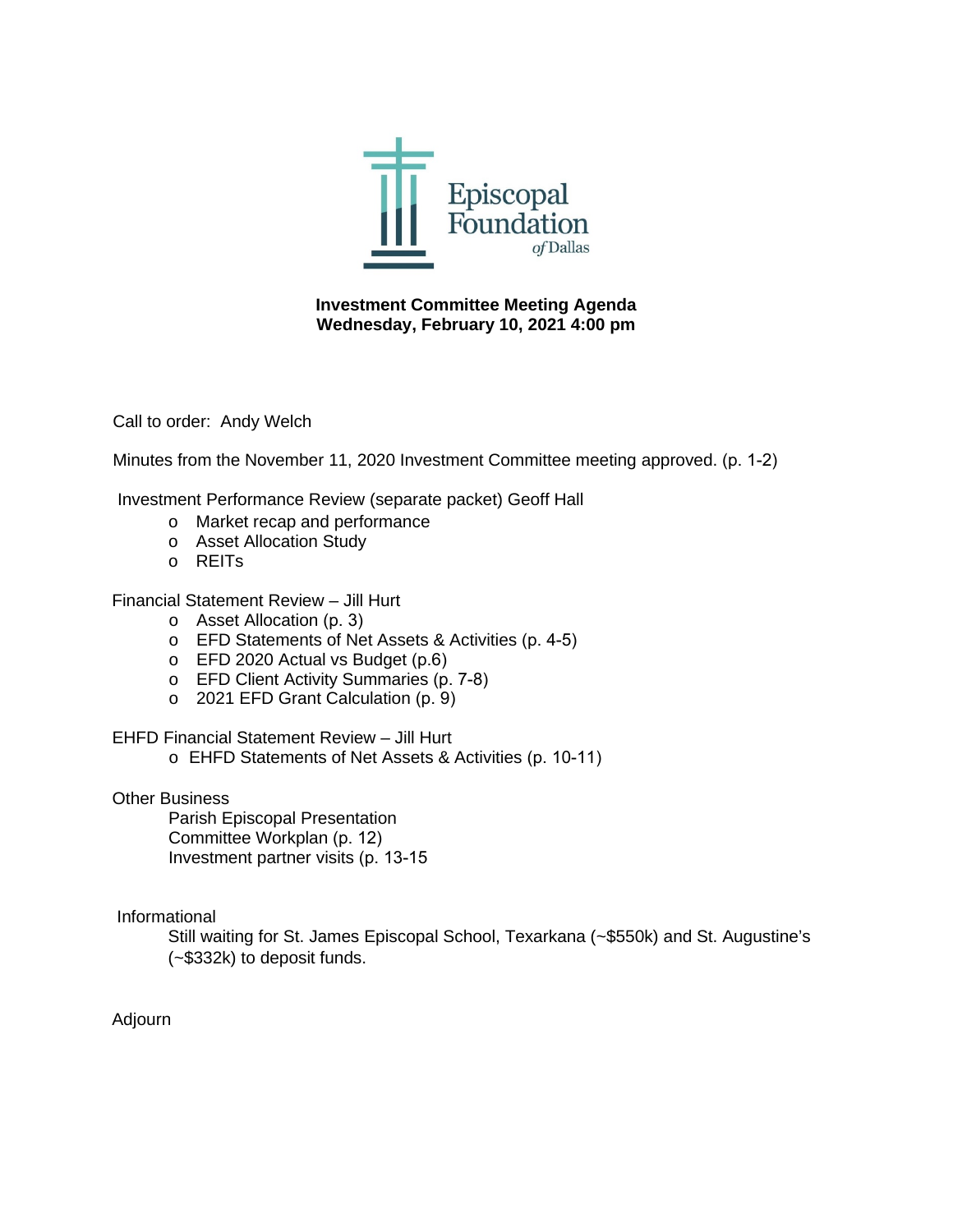#### **Episcopal Foundation of Dallas Investment and Finance Committee Meeting Minutes Wednesday, November 11, 2020 4:00 p.m. VIA Zoom Meeting DRAFT**

#### **Committee Members:**

**Present:** Andy Welch (Committee Chairman), Scott Hancock, Ken Hanks, Pat Carrigan, Dan Wilson,

**Others Attending**: Pam Jamieson, Executive Director, Jill Hurt, Controller, and Geoff Hall, Vanguard Senior Investment Consultant

Andy Welch, Chairman, opened the Investment and Finance Committee meeting at 4:03 p.m. with a prayer.

The minutes from the September 8, 2020 Investment Committee Meeting were approved as written.

Vanguard Senior Investment Consultant Geoff Hall reviewed the quarterly performance packet. Market value of the portfolio on September 30, 2020 was \$39,253,650. Geoff reviewed the October and early November performance noting the increase in return and the value of the portfolio on November 10,2020 to \$41,572,516. In response to an inquiry of the Investment and Finance Committee, Geoff noted the section on REITs and the marked increase in exposure on Specialized REITs which include Digital Realty Trust and Public Storage.

Geoff then reviewed Vanguard's current view of future returns and noted that returns for REITs were projected to return less than equities with slightly higher risks. With approximately 6% of our funds invested in a REIT index, Geoff suggested that the Committee may want to consider shifting 50% of the REIT investments to equities.

Andy discussed the continued weak performance of PRIMECAP and suggested the Committee consider shifting 50% of PRIMECAP (a GARP fund) to Vanguard's traditional Growth Fund. After discussion it was determined that Geoff will provide an analysis of how much of each stock we hold across all funds. The committee will reconvene to discuss in December.

Controller, Jill Hurt reviewed the current EFD financial statement packet. EFD current assets were \$6,144,591 as of September 30, 2020. The financial statements were accepted as presented.

Jill Hurt also reviewed the EHFD Financial Statements. EHFD current assets were \$6,515,960 as of September 30, 2020. The Financial statements were accepted as presented.

The draft 2021 EFD and EHFD Budgets were reviewed. With no recommended revisions the budget was accepted for approval by the Board.

According to our liquidity guidelines and in anticipation of uncertain markets due to the 2020 election, Andy informed the committee that we moved half of EFD and EHFD grant funds from the portfolio to the money market accounts and will move the remaining half in December. On a motion duly made and seconded the committee ratified the liquidation.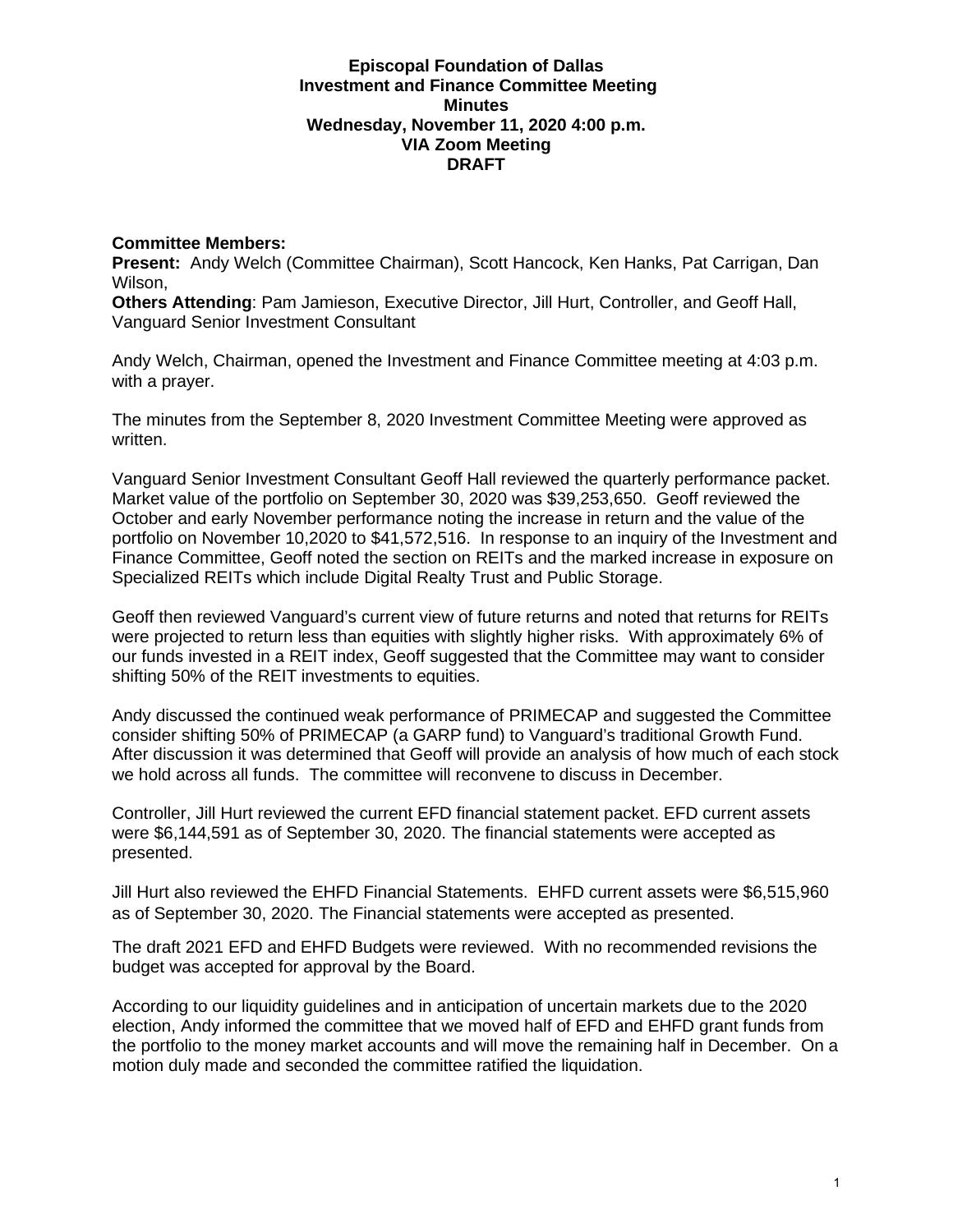In other business, Andy let the committee know that we are still waiting on funds to transfer from St. James Day School and St. Augustine's. Additionally, Executive Director, Pam Jamieson let the committee know that we have received an RFP from Parish Episcopal School that is due on December 4, 2020. The committee will be asked to review the document before it is submitted.

With no further business, the meeting was adjourned at 5:20 p.m.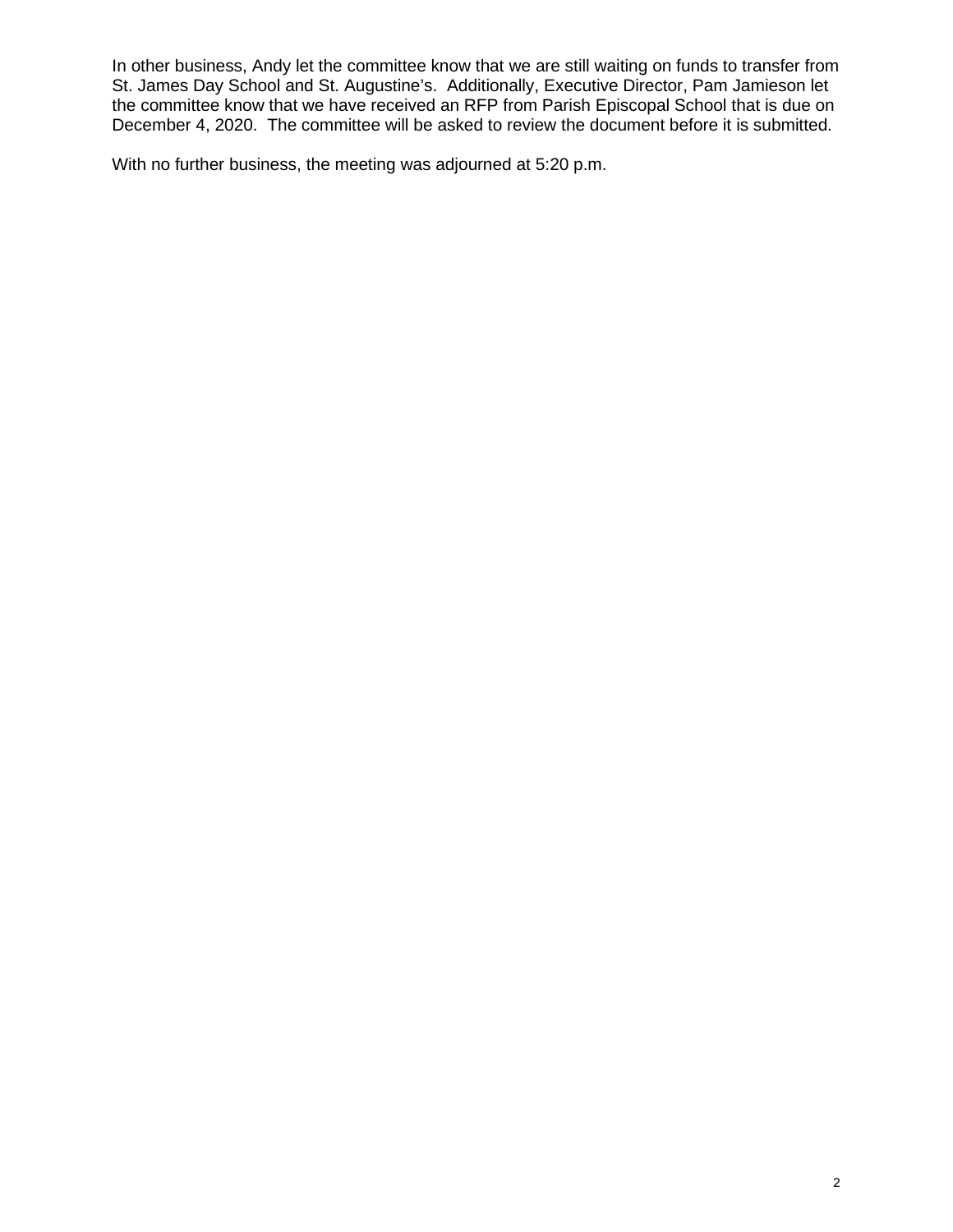# **Episcopal Foundation of Dallas**

# **12/31/2020**

|                       | Investment<br>Policy |      | 12/31/2020   |
|-----------------------|----------------------|------|--------------|
| <b>Asset Category</b> | Target               | %    | Total        |
| US Equity             | 42%                  | 43%  | 19,009,913   |
| International Equity  | 28%                  | 29%  | 12,794,810   |
| <b>Fixed Income</b>   | 24%                  | 22%  | 9,477,369    |
| <b>Real Estate</b>    | 6%                   | 6%   | 2,594,844    |
| <b>TOTALS</b>         | 100%                 | 100% | \$43,876,936 |

Note: The Foundations Investment Policy allows for a +/-5 percentage point variance from desired target weighting.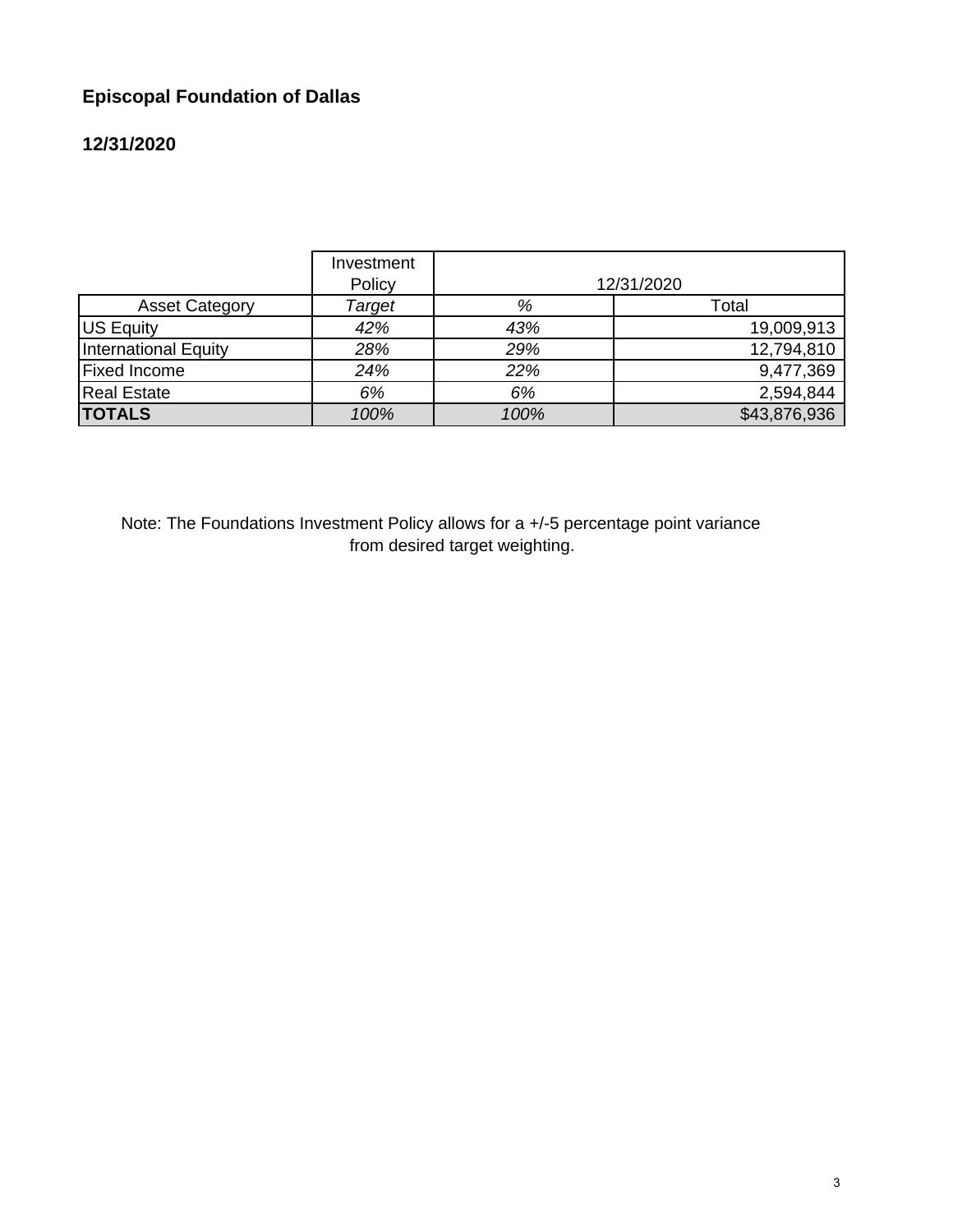#### **EPISCOPAL FOUNDATION OF DALLAS STATEMENT OF NET ASSETS**

|                                         |     | As of      | As of            |
|-----------------------------------------|-----|------------|------------------|
|                                         |     | 12/31/2020 | 12/31/2019       |
| <b>Assets</b>                           |     |            |                  |
| <b>Cash - Foundation operating</b>      |     | 127,122    | \$<br>116,956    |
| <b>Cash - Vanguard Money Market</b>     |     | 199,903    | 188,106          |
| <b>Cash in Transit</b>                  |     |            |                  |
| Administrative fees receivable          |     | 50,561     | 45,722           |
| <b>Accounts receivable (EHFD)</b>       |     |            | 9,417            |
| <b>Contribution receivable</b>          |     | 1,250      | 1,600            |
| <b>Investments - Foundation</b>         | (1) | 6,845,724  | 6,049,859        |
| <b>Investments - Agency</b>             | (1) | 37,031,212 | 33,252,403       |
| <b>Investment Clearing</b>              |     |            |                  |
| Furniture and equipment, net            |     | 976        | 2,500            |
| Oil and gas property                    | (2) | 3,500      | 3,500            |
| Deposits and prepaid expenses           |     | 4,101      | 4,387            |
| <b>Total assets</b>                     |     | 44,264,349 | \$<br>39,674,450 |
| <b>Liabilities and Net Assets</b>       |     |            |                  |
| <b>Liabilities</b>                      |     |            |                  |
| <b>Payroll liabilities</b>              |     | 5,395      | \$<br>6,415      |
| <b>Accounts payable</b>                 |     |            | 10,000           |
| <b>Grants payable</b>                   |     |            |                  |
| <b>Due to Agency Funds</b>              |     | 37,031,212 | 33,252,403       |
| <b>Total liabilities</b>                |     | 37,036,606 | 33,268,818       |
|                                         |     |            |                  |
| <b>Net Assets</b>                       |     |            |                  |
| <b>Without donor restrictions</b>       |     | 7,225,992  | 6,403,882        |
| <b>With donor restrictions</b>          |     | 1,750      | 1,750            |
| <b>Total net assets</b>                 |     | 7,227,742  | 6,405,632        |
| <b>Total liabilities and net assets</b> |     | 44,264,349 | \$<br>39,674,450 |

**Notes to Statement of Net Assets:**

- **(1) See Client Activity Summary for a roll forward of investments.**
- **(2) the property assignment, the Foundation shares any receipts from the property 50%:50% with other charities. The property is conservatively valued at \$3,500. Half the value is reflected as "temporarily restricted" due to the terms of the property assignment.**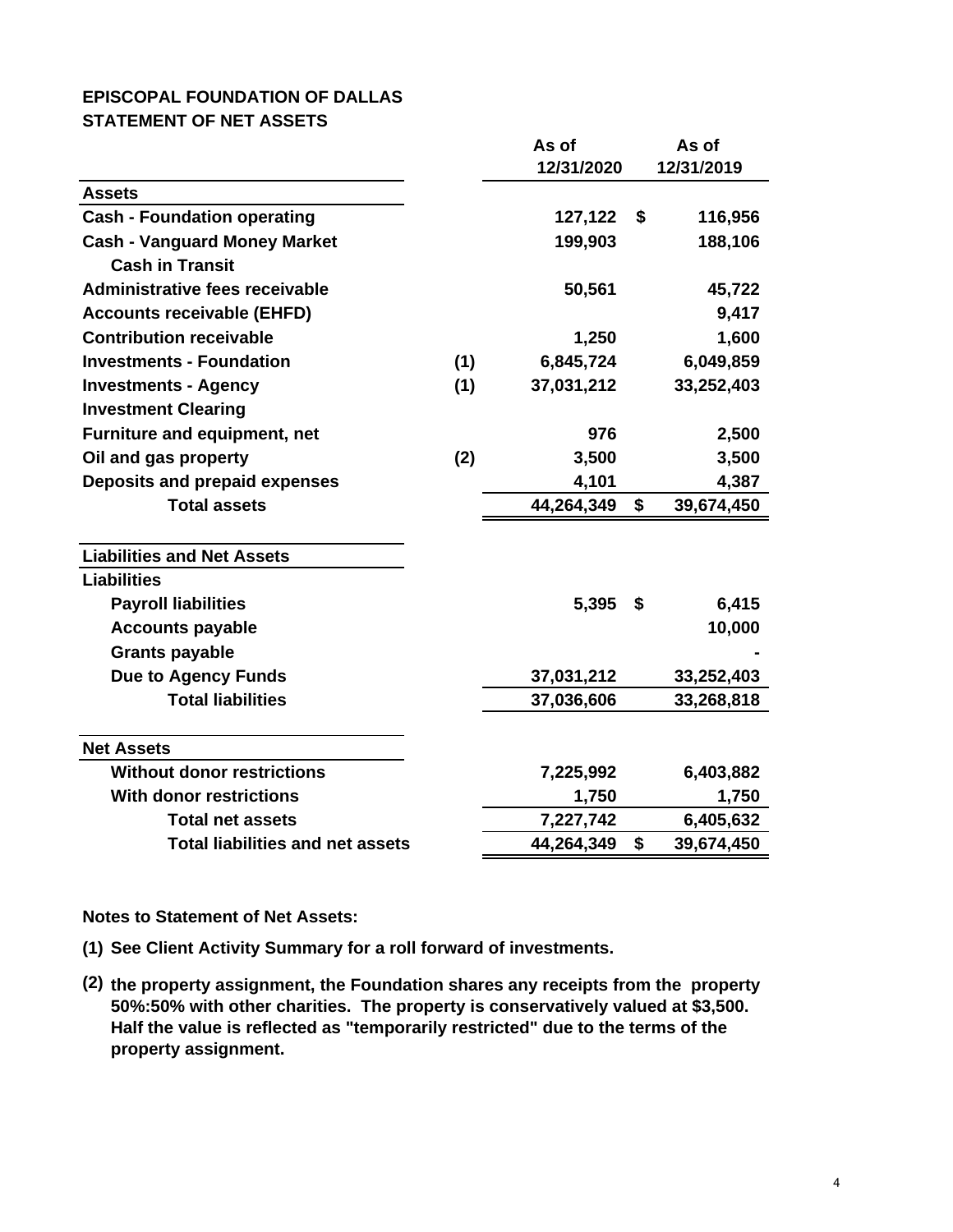# **EPISCOPAL FOUNDATION OF DALLAS STATEMENT OF ACTIVITIES**

|                                               |     | <b>Year Ended</b> | <b>Year Ended</b> |
|-----------------------------------------------|-----|-------------------|-------------------|
|                                               |     | 12/31/2020        | 12/31/19          |
| <b>Operating Revenues and Expenses</b>        |     |                   |                   |
| Administrative fee income-gross               |     | 199,997           | 207,434<br>\$     |
| Interest-money market account                 |     | 2,901             | 2,248             |
| <b>Miscellaneous Income (EHFD)</b>            | (1) | 10,000            | 9,374             |
| <b>Total operating revenue</b>                |     | 212,898           | 219,056           |
| <b>Payroll and payroll taxes</b>              |     | 152,785           | 143,861           |
| <b>Professional fees</b>                      |     | 24,856            | 35,915            |
| <b>Sponsorships</b>                           |     | 3,000             | 7,500             |
| <b>Office Operation</b>                       |     | 24,633            | 25,950            |
| <b>Total operating expenses</b>               |     | 205,274           | 213,226           |
| Increase in net assets from operations        |     | 7,624             | 5,830             |
| <b>Contributions income - Episcopal Fund</b>  | (2) | 107,305           | 9,357             |
| <b>Net Investment Gains</b>                   |     |                   |                   |
| <b>Interest &amp; dividends</b>               |     | 245,853           | 229,319           |
| <b>Realized gains</b>                         |     | 150,336           | 82,891            |
| <b>Unrealized gains (losses)</b>              |     | 552,974           | 870,736           |
| <b>Less: Vanguard advisory fees</b>           |     | (6, 321)          | (6, 205)          |
| <b>Less: Administrative fees on EFD funds</b> |     | (23, 161)         | (31, 036)         |
| <b>Total investment revenue</b>               |     | 919,681           | 1,145,705         |
| <b>Grant Expense</b>                          |     |                   |                   |
| <b>Foundation grants</b>                      |     | 192,000           | 213,900           |
| <b>Trustee fund grants</b>                    |     | 2,000             |                   |
| <b>Advised fund grants</b>                    |     | 18,500            | 21,622            |
| <b>Total grant expense</b>                    |     | 212,500           | 235,522           |
| Total Increase (Decrease) in net assets       |     | 822,110           | 925,370           |
| Net assets at beginning of period             |     | 6,405,632         | 5,480,262         |
| Net assets at end of period                   |     | 7,227,742<br>\$   | 6,405,632<br>\$   |

## **Notes to Statement of Activities:**

**(1) Income was for the yearly Admin fee we charge EHFD for management costs**

**(2) Received \$100,000 dollar contribution from Housmann Estate, remaining amount is Christmas donations**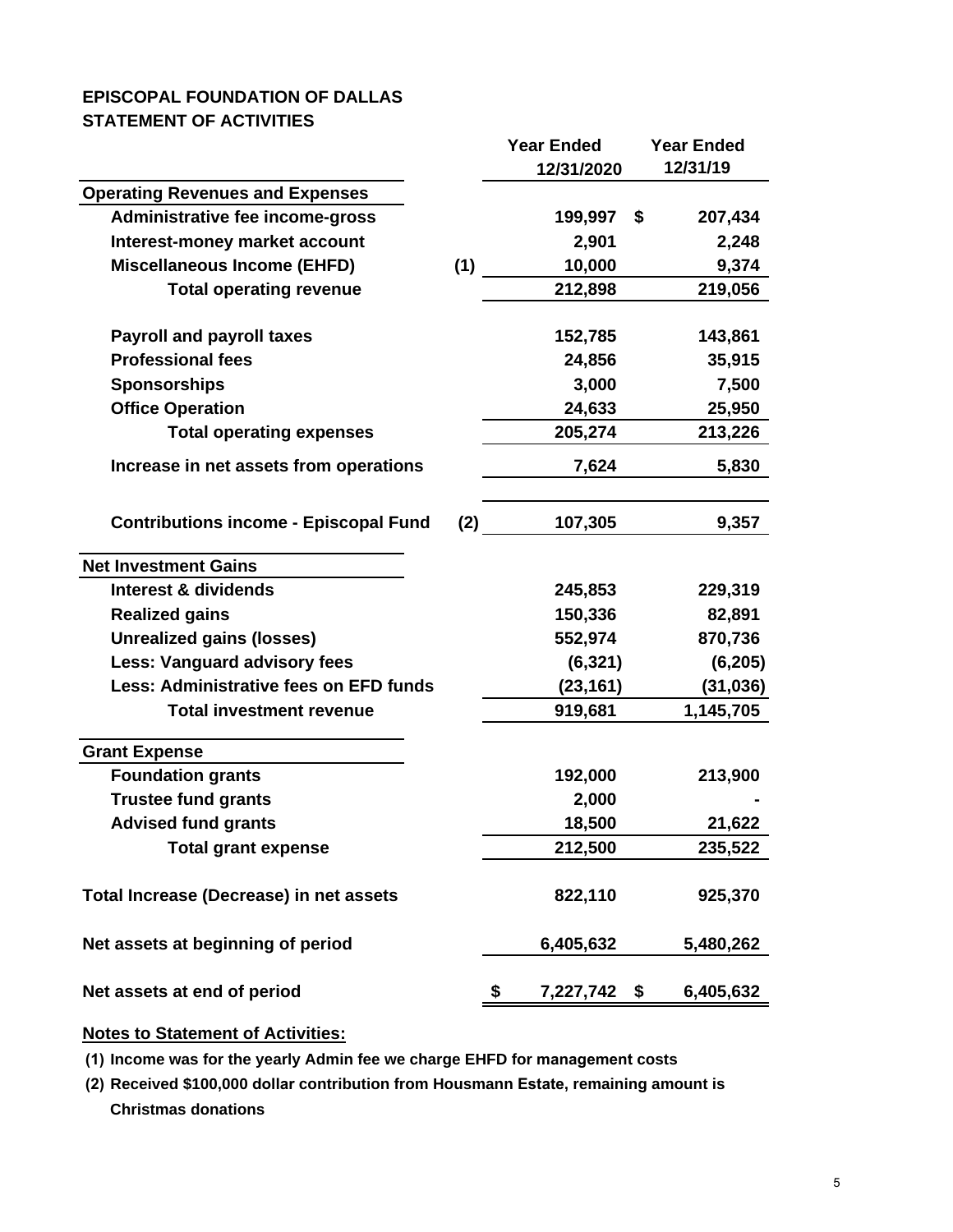#### **EPISCOPAL FOUNDATION OF DALLAS STATEMENT of ACTUAL VS. BUDGET**

|                                                |              | 2020             | YTD at 09/30/2020 |            |    |              |                 |
|------------------------------------------------|--------------|------------------|-------------------|------------|----|--------------|-----------------|
|                                                |              |                  |                   |            |    |              | Variance        |
|                                                |              |                  |                   |            |    |              | over (under)    |
| <b>Operating Revenue and Expenses</b>          | <b>Notes</b> | Annual           |                   | Actual     |    | Budget       | <b>Budget</b>   |
| Revenue                                        |              |                  |                   |            |    |              |                 |
| Administrative fee income - gross              |              | \$<br>209,000    | \$                | 199,997    | \$ | 209,000      | \$<br>(9,003)   |
| Other Income (EHFD)                            |              | 10,000           |                   | 10,000     | \$ | 10,000       |                 |
| <b>Operating Revenue</b>                       | (1)          | \$<br>219,000    | \$                | 209,997    | \$ | 219,000      | \$<br>(9,003)   |
| <b>Expenses</b><br><b>Payroll</b>              |              |                  |                   |            |    |              |                 |
| <b>Executive Director</b>                      |              | 78,750           |                   | 78,750     | \$ | 78,750       |                 |
| <b>Grant Administrator</b>                     | (2)          | 12,000           |                   | 14,188     | \$ | 12,000       | 2,188           |
| <b>Controller</b>                              | (3)          | 35,000           |                   | 36,032     | \$ | 35,000       | 1,032           |
| <b>Bonuses</b>                                 | (4)          |                  |                   | 12,980     |    |              | 12,980          |
|                                                |              |                  |                   |            |    | 9,600        | 1,236           |
| <b>Employer's payroll taxes</b>                | (4)          | 9,600            |                   | 10,836     |    |              |                 |
| <b>Total Payroll Expenses</b>                  |              | \$<br>135,350    | S                 | 152,785    | \$ | 135,350      | \$<br>17,435    |
| <b>Professional Fees</b>                       |              |                  |                   |            |    |              |                 |
| Audit                                          |              | 21,500           |                   | 20,800     | \$ | 21,500       | (700)           |
| Tax return preparation                         |              | 3,400            |                   | 3,328      | \$ | 3,400        | (72)            |
| <b>Website &amp; Computer Tech</b>             |              | 2,500            |                   | 350        | \$ | 2,500        | (2, 150)        |
| <b>Legal Fees</b>                              |              | 500              |                   |            | \$ | 500          | (500)           |
| <b>Marketing</b>                               |              | 1,500            |                   |            | \$ | 1,500        | (1,500)         |
| <b>Development</b>                             |              | 1,500            |                   |            | \$ | 1,500        | (1,500)         |
| <b>Total Professional Fees</b>                 |              | \$<br>30,900     | \$                | 24,478     | \$ | 30,900       | \$<br>(6, 422)  |
|                                                |              | \$<br>8.000      |                   |            |    |              |                 |
| <b>Sponsorships</b>                            |              |                  | \$                | 3,000      | \$ | 8,000        | \$<br>(5,000)   |
| <b>Office Expense</b>                          |              |                  |                   |            |    |              |                 |
| Rent                                           | (5)          | 8,500            |                   | 9,260      | \$ | 8,500        | 760             |
| Insurance-D&O/Liability                        |              | 8,500            |                   | 8,700      | \$ | 8,500        | 200             |
| <b>Telephone/Fax/Internet</b>                  |              | 600              |                   | 600        | \$ | 600          | (0)             |
| <b>Computer Expense</b>                        |              | 2,000            |                   | 1,911      | \$ | 2,000        | (89)            |
| Development                                    |              | 500              |                   |            | \$ | 500          | (500)           |
| Depreciation                                   |              | 1,300            |                   | 1,524      | \$ | 1,300        | 224             |
| <b>Professional Development</b>                |              | 1,500            |                   | 450        | \$ | 1,500        | (1,050)         |
| <b>Office Supplies</b>                         |              | 2,000            |                   | 222        | \$ |              |                 |
|                                                |              | 500              |                   | 413        | \$ | 2,000<br>500 | (1,778)         |
| <b>Marketing materials</b>                     |              | 300              |                   | 229        | \$ | 300          | (87)            |
| <b>Insurance-Worker's Comp</b>                 |              |                  |                   |            |    |              | (71)            |
| <b>Property Taxes</b><br><b>Board Luncheon</b> |              | 100              |                   | 52<br>925  | \$ | 100          | (48)            |
|                                                |              | 1,000            |                   |            | \$ | 1,000        | (75)            |
| <b>Meetings</b>                                |              | 1,200            |                   | -          | \$ | 1,200        | (1,200)         |
| Convention                                     |              | 200              |                   |            | \$ | 200          | (200)           |
| <b>Memorials &amp; special gifts</b>           |              | 500              |                   | 92         | \$ | 500          | (408)           |
| <b>Miscellaneous</b>                           |              | 500              |                   | 255        | \$ | 500          | (245)           |
| <b>Special Events</b>                          |              | 14,000           |                   |            | \$ | 14,000       | (14,000)        |
| <b>Total Office Expense</b>                    |              | \$<br>43,200     | \$                | 24,633     | \$ | 43,200       | \$<br>(18, 567) |
|                                                |              |                  |                   |            |    |              |                 |
| <b>Operating Expense</b>                       |              | \$<br>217,450    | \$                | 204,897    | \$ | 217,450      | \$<br>(12, 553) |
|                                                |              |                  |                   |            |    |              |                 |
| <b>Operating Surplus (Deficit)</b>             |              | \$<br>$1,550$ \$ |                   | $5,100$ \$ |    | $1,550$ \$   | 3,550           |

**(1) Decrease is due to markets response to Covid -19**

**(2) Increase is due to Grant Administrator doing additional reports for grant committee**

**(3) Increase is due to training of new controller in January**

**(4) Increase is due to overall increase in payroll and bonuses awarded by the Board at December Meeting**

**(5) Paid January 2021 rent in December 2020**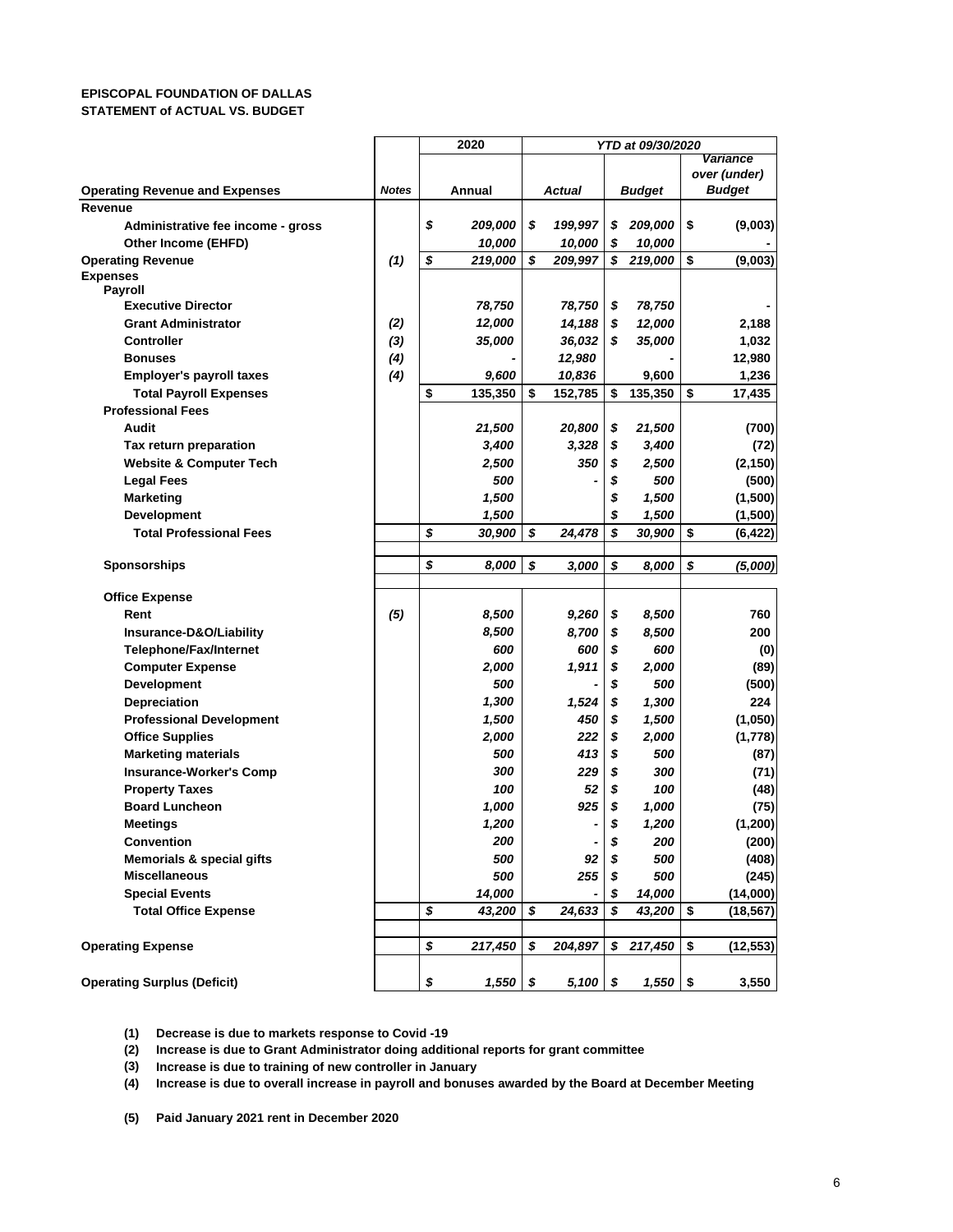|                                                | <b>Market Value</b><br>9/30/2020 | <b>Deposits</b>          | Withdrawals              | Interest &<br><b>Dividends</b> | <b>Adm Fees</b>              | <b>Money Mgr</b><br>Fees     | Realized<br>Gains/<br>(Losses) | <b>Unrealized Gains/</b><br>(Losses) | <b>Market Value</b><br>12/31/2020 |
|------------------------------------------------|----------------------------------|--------------------------|--------------------------|--------------------------------|------------------------------|------------------------------|--------------------------------|--------------------------------------|-----------------------------------|
| ASSET MANAGERS                                 |                                  |                          |                          |                                |                              |                              |                                |                                      |                                   |
| <b>Proceeds from Class Actions</b><br>Vanguard |                                  |                          |                          |                                |                              |                              | 179,541.03                     | 3,874,519.78                         |                                   |
| <b>TOTAL MANAGERS</b>                          | 39,253,650.17<br>39,253,650.17   | 7,650.00                 | (643, 286.35)            | 1,161,736.52<br>1,161,736.52   | (53, 973.77)<br>(53, 973.77) | (10, 216.43)<br>(10, 216.43) | 179,541.03                     | 3,874,519.78                         | 43,569,487.68<br>43,569,487.68    |
| <u>AGENCY ACCOUNTS</u>                         |                                  |                          |                          |                                |                              |                              |                                |                                      |                                   |
| <b>Frank Hughes Estate</b>                     | 996,676.12                       |                          | (12, 552.00)             | 29,089.45                      | (1,368.03)                   | (258.95)                     | 4,509.48                       | 96,887.68                            | 1,112,983.75                      |
| <b>Amistad Mission</b>                         | 1,489,713.38                     | $\blacksquare$           |                          | 44,035.80                      | (2,044.77)                   | (387.04)                     | 6,783.06                       | 147,016.96                           | 1,685,117.39                      |
| <b>Episcopal Health Foundation of Dallas</b>   | 6,532,146.09                     | ٠                        | (322, 554.00)            | 188,455.61                     | (8,965.97)                   | (1,697.12)                   | 29,385.90                      | 626,313.45                           | 7,043,083.96                      |
| Alice L. Bomar Trust fund                      | 39,034.48                        | $\blacksquare$           | (53.60)                  | 1,152.27                       | (53.58)                      | (10.14)                      | 177.61                         | 3,845.95                             | 44,092.99                         |
| Church of the Incarnation Pension Trust        | 1,789,924.91                     | ä,                       |                          | 52,910.02                      | (2, 456.84)                  | (465.04)                     | 8,150.00                       | 176,644.26                           | 2,024,707.31                      |
| Our Merciful Saviour Episcopal Church          | 73,224.20                        | ٠                        |                          | 2,164.51                       | (100.51)                     | (19.02)                      | 333.41                         | 7,226.35                             | 82,828.94                         |
| <b>Annie Harris Norton Fund</b>                | 4,819.50                         | $\blacksquare$           |                          | 142.46                         | (6.62)                       | (1.25)                       | 21.94                          | 475.63                               | 5,451.66                          |
| St. Albans Scholarship Fund                    | 13,225.99                        | ٠                        |                          | 390.96                         | (18.15)                      | (3.44)                       | 60.23                          | 1,305.25                             | 14,960.84                         |
| St. John's Episcopal School                    | 5,390,674.88                     | $\blacksquare$           | $\blacksquare$           | 159,347.87                     | (7, 399.20)                  | (1,400.56)                   | 24,545.16                      | 531,995.37                           | 6,097,763.52                      |
| St. Mark's Irving                              | 174,921.72                       |                          | $\blacksquare$           | 5,170.67                       | (240.10)                     | (45.45)                      | 796.46                         |                                      | 197,865.99                        |
|                                                | 238,572.67                       | 4,480.00                 | $\overline{\phantom{a}}$ | 7,063.73                       |                              |                              | 1,087.17                       | 17,262.69                            |                                   |
| St. Peter's                                    |                                  |                          |                          |                                |                              |                              |                                | 23,589.95                            | 274,793.52                        |
| Parish Episcopal School Fund                   | 3,783,216.25                     | ä,                       | $\blacksquare$           | 111,831.54                     | (5, 192.81)                  | (982.92)                     | 17,225.98                      | 373,358.36                           | 4,279,456.40                      |
| Good Shepherd Episcopal Church                 | 64,387.46                        | ٠                        |                          | 1,903.29                       | (88.38)                      | (16.73)                      | 293.18                         | 6,354.27                             | 72,833.09                         |
| Petrash Scholarship Fund                       | 15,440.29                        | $\blacksquare$           | $\blacksquare$           | 456.41                         | (21.19)                      | (4.01)                       | 70.31                          | 1,523.78                             | 17,465.59                         |
| The Santiago Foundation                        | 808,869.05                       | $\blacksquare$           | ٠                        | 23,910.10                      | (1, 110.25)                  | (210.15)                     | 3,682.99                       | 79,825.74                            | 914,967.48                        |
| St. Augustine's Episcopal Church               | 137,241.62                       | ٠                        | $\blacksquare$           | 4,056.86                       | (188.38)                     | (35.66)                      | 624.89                         | 13,544.10                            | 155,243.43                        |
| St. Matthew's Cathedral Revolving Fund         | 680.19                           | $\overline{\phantom{a}}$ | $\blacksquare$           | 20.11                          | (0.93)                       | (0.18)                       | 3.10                           | 67.12                                | 769.41                            |
| St. Matthew's Cathedral Endowment Fund         | 1,248,458.18                     | 2,083.34                 | $\blacksquare$           | 36,904.31                      | (1,713.62)                   | (324.36)                     | 5,684.56                       | 123,207.95                           | 1,414,300.36                      |
| <b>Holy Nativity</b>                           | 98,063.09                        |                          | $\overline{\phantom{a}}$ | 2,898.73                       | (134.60)                     | (25.48)                      | 446.51                         | 9,677.66                             | 110,925.91                        |
| <b>ECR - Building Fund</b>                     | 240,679.36                       |                          |                          | 7,114.46                       | (330.35)                     | (62.53)                      | 1,095.87                       | 23,752.19                            | 272,249.00                        |
| <b>DIOCESAN ACCOUNTS</b>                       |                                  |                          |                          |                                |                              |                              |                                |                                      |                                   |
| <b>E.D. Farmer Foundation</b>                  | 843,816.13                       |                          | (75,000.00)              | 24,943.13                      | (1, 158.21)                  | (219.23)                     | 3,842.12                       | 83,274.60                            | 879,498.54                        |
| <b>Endowment of the Episcopate</b>             | 2,408,937.73                     | $\blacksquare$           | (95,000.00)              | 71,207.98                      | (3,306.49)                   | (625.87)                     | 10,968.52                      | 237,733.44                           | 2,629,915.31                      |
| <b>St. Paul Memorial Fund</b>                  | 641,679.43                       | ä,                       |                          | 18,967.98                      | (880.76)                     | (166.72)                     | 2,921.74                       | 63,326.11                            | 725,847.78                        |
| <b>Corporation of the Diocese</b>              | 2,574,325.63                     | $\overline{\phantom{a}}$ |                          | 76,096.84                      | (3,533.50)                   | (668.84)                     | 11,721.59                      | 254,055.26                           | 2,911,996.98                      |
| The Mausoleum Perpetual Care Fund              | 134,089.54                       | $\blacksquare$           | (15,000.00)              | 3,518.88                       | (184.05)                     | (34.84)                      | 576.31                         | 11,473.51                            | 134,439.35                        |
| <b>Memorial Scholarship Fund</b>               | 737,175.91                       |                          | (100,000.00)             | 21,790.86                      | (1,011.84)                   | (191.53)                     | 3,356.55                       | 72,750.48                            | 733,870.43                        |
| Ministry with the Aging, Inc. / Bruton         | 293,618.30                       | ж.                       | (332,131.87)             | 8,679.33                       | (403.02)                     | (76.29)                      | 1,336.92                       | 28,976.63                            | 0.00                              |
| <b>Elizabeth Austin Miller Fund</b>            | 201,669.82                       | 332,131.87               | (10,000.00)              | 5,961.34                       | (276.81)                     | (52.40)                      | 918.26                         | 19,902.41                            | 550,254.49                        |
| Junker Fund                                    | 142,063.27                       | $\overline{\phantom{0}}$ | $\overline{\phantom{a}}$ | 4,199.38                       | (194.99)                     | (36.91)                      | 646.85                         | 14,019.95                            | 160,697.55                        |
| <b>Price Fund</b>                              | 125,644.28                       | $\blacksquare$           |                          | 3,714.04                       | (172.46)                     | (32.64)                      | 572.09                         | 12,399.59                            | 142,124.90                        |
| William B. Clayton Fund                        | 226,224.06                       | $\overline{\phantom{a}}$ |                          | 6,687.16                       | (310.51)                     | (58.78)                      | 1,030.06                       | 22,325.62                            | 255,897.61                        |
| Hiram and LaVerne McCurry Fund                 | 400,302.37                       |                          | (40,000.00)              | 11,832.90                      | (549.45)                     | (104.00)                     | 1,822.67                       | 39,505.07                            | 412,809.56                        |
| <b>Bishop Moore Endowment</b>                  | 45,810.11                        |                          |                          | 1,354.14                       | (62.88)                      | (11.90)                      | 208.58                         | 4,520.92                             | 51,818.97                         |
| <b>Estate of Estelle Smith</b>                 | 581,903.17                       | ٠                        | $\overline{\phantom{a}}$ | 17,201.01                      | (798.72)                     | (151.18)                     | 2,649.55                       | 57,426.90                            | 658,230.73                        |
| <b>Lawrence Blake Scholarship Trust</b>        | 798,686.01                       | ٠                        | $\blacksquare$           | 23,609.09                      | (1,096.27)                   | (207.51)                     | 3,636.63                       | 78,820.79                            | 903,448.74                        |
| <b>The Gathering</b>                           | 51,716.62                        | ٠                        |                          | 1,528.74                       | (70.99)                      | (13.44)                      | 235.49                         | 5,103.82                             | 58,500.24                         |
| <b>EPISCOPAL FOUNDATION ACCOUNTS</b>           |                                  |                          |                          |                                |                              |                              |                                |                                      |                                   |
| The Episcopal Fund                             | 4,838,270.96                     | 35,374.64                | (199, 798.00)            | 140,979.50                     | (6,640.96)                   | (1,257.02)                   | 21,872.98                      | 469,412.39                           | 5,298,214.49                      |
| The Julie and Louis Beecherl Trustee's Fund    | 647,544.39                       | ٠                        |                          | 19,141.35                      | (888.81)                     | (168.24)                     | 2,948.43                       | 63,904.92                            | 732,482.04                        |
| <b>Beecherl Advised Fund</b>                   | 294,858.25                       |                          |                          | 8,715.99                       | (404.72)                     | (76.61)                      | 1,342.57                       | 29,099.00                            | 333,534.48                        |
| J. C. Brown Memorial Scholarship Advised F     | 342,666.15                       |                          | (7,750.00)               | 9,923.58                       | (470.34)                     | (89.03)                      | 1,544.94                       | 33,719.23                            | 379,544.53                        |
| <b>Bishop Stanton Advised Fund</b>             | 92,126.64                        |                          |                          | 2,664.14                       | (123.71)                     | (23.42)                      | 410.37                         | 8,894.43                             | 103,948.45                        |
| <b>AGENCY ACCOUNTS</b>                         | 33,347,631.81                    | 338,695.21               | (1,002,291.47)           | 980,311.96                     | (45, 445.23)                 | (8,602.11)                   | 151,421.74                     | 3,269,489.81                         | 37,031,211.72                     |
| <b>EPISCOPAL FOUNDATION ACCOUNTS</b>           | 6,215,466.39                     | 35,374.64                | (207, 548.00)            | 181,424.56                     | (8,528.54)                   | (1,614.32)                   | 28,119.29                      | 605,029.97                           | 6,847,723.99                      |
| <b>TOTAL</b>                                   | 39,563,098.20                    | 374,069.85               | (1,209,839.47)           | 1,161,736.52                   | (53, 973.77)                 | (10, 216.43)                 | 179,541.03                     | 3,874,519.78                         | 43,878,935.71                     |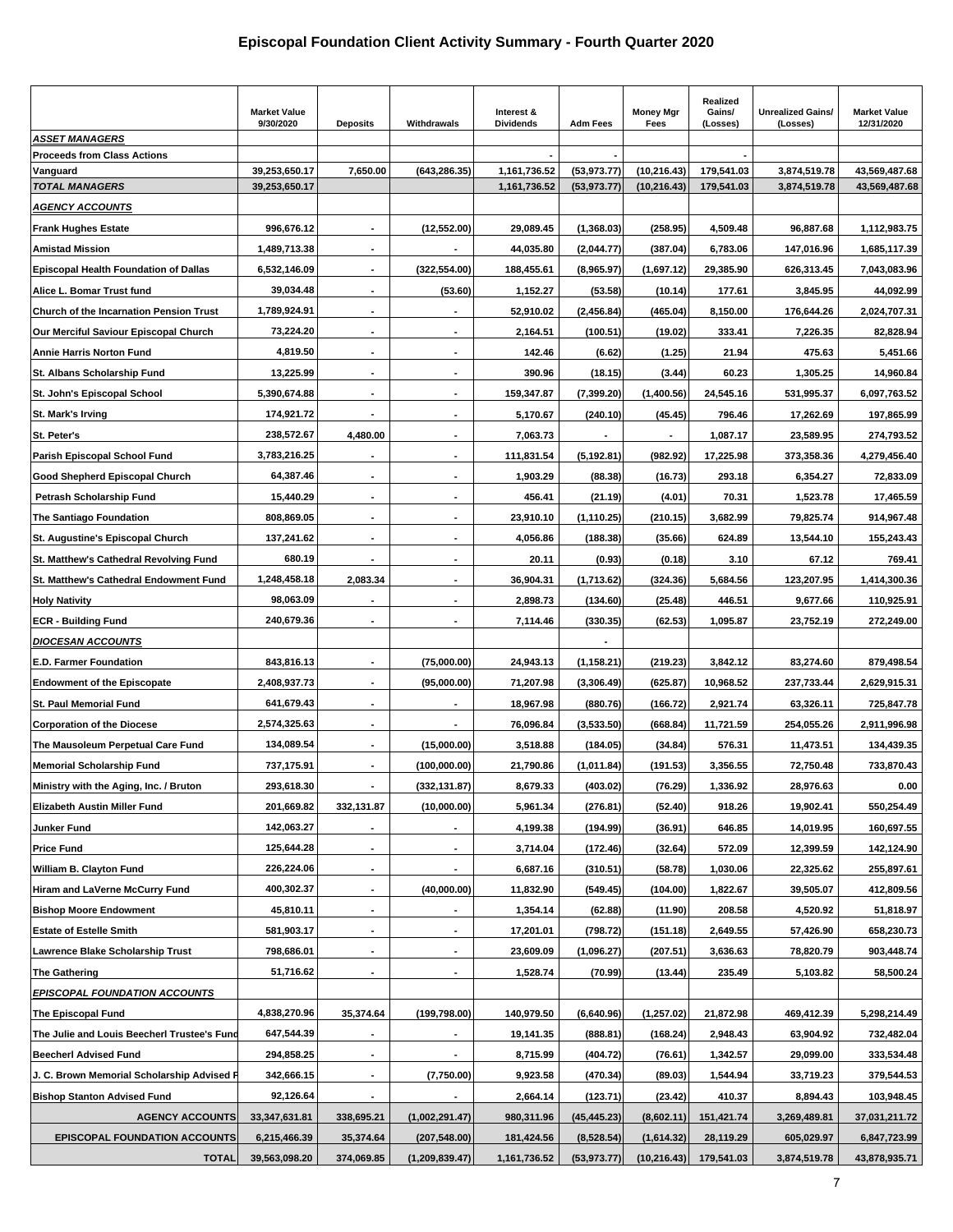#### **Episcopal Foundation Client Activity Summary YTD through 12/31/2020**

| <b>ASSET MANAGERS</b>                                              | <b>Market Value</b><br>12/31/2019 | <b>Deposits</b>              | Withdrawals      | Interest &<br><b>Dividends</b> | <b>Adm Fees</b>            | <b>Money Mgr</b><br>Fees | Realized<br>Gains/ (Losses) | <b>Unrealized Gains</b><br>(Losses) | <b>Market Value</b><br>12/31/2020 |
|--------------------------------------------------------------------|-----------------------------------|------------------------------|------------------|--------------------------------|----------------------------|--------------------------|-----------------------------|-------------------------------------|-----------------------------------|
|                                                                    |                                   |                              |                  |                                |                            |                          |                             |                                     |                                   |
| <b>Proceeds from Class Actions</b>                                 |                                   |                              |                  |                                |                            |                          | 803.45                      |                                     |                                   |
| Vanguard                                                           | 39,302,262.16                     |                              |                  | 1,577,338.23                   | (203, 678.55)              | (40, 635.96)             | 966,493.29                  | 3,514,578.96                        | 43,569,487.68                     |
| <b>TOTAL</b>                                                       | 39,302,262.16                     | 214,437.83                   | (2,924,430.09)   | 1,577,338.23                   | (203,678.55)               | (40, 635.96)             | 967,296.74                  | 3,514,578.96                        | 43,569,487.68                     |
|                                                                    |                                   |                              |                  |                                |                            |                          |                             |                                     |                                   |
| <b>AGENCY ACCOUNTS</b>                                             |                                   |                              |                  |                                |                            |                          |                             |                                     |                                   |
| <b>Frank Hughes Estate</b>                                         | 1,046,140.00                      | $\blacksquare$               | (79,030.00)      | 39,911.72                      | (5,327.66)                 | (1,063.45)               | 25,094.04                   | 87,259.10                           | 1,112,983.75                      |
| <b>Amistad Mission</b>                                             | 1,463,466.09                      |                              |                  | 59,652.56                      | (7,653.43)                 | (1,526.83)               | 36,403.47                   | 134,775.53                          | 1,685,117.39                      |
| <b>Episcopal Health Foundation</b>                                 | 6,438,856.94                      |                              | (343, 156.00)    | 256,953.70                     | (33,588.97)                | (6,700.80)               | 159,290.46                  | 571,428.63                          | 7,043,083.96                      |
| Alice L. Bomar Trust fund                                          | 39,339.27                         |                              | (1,031.74)       | 1,562.74                       | (202.19)                   | (40.33)                  | 955.75                      | 3,509.49                            | 44,092.99                         |
| Church of the Incarnation Pen                                      | 1,637,120.85                      | 133,931.33                   | (11,709.84)      | 71,658.41                      | (9,029.02)                 | (1,801.78)               | 43,758.22                   | 160,779.14                          | 2,024,707.31                      |
| <b>Our Merciful Saviour Episcopa</b>                               | 71,934.07                         |                              |                  | 2,932.11                       | (376.19)                   | (75.04)                  | 1,789.34                    | 6,624.65                            | 82,828.94                         |
| <b>Annie Harris Norton Fund</b>                                    | 4,734.57                          |                              | $\blacksquare$   | 192.99                         | (24.76)                    | (4.94)                   | 117.76                      | 436.04                              | 5,451.66                          |
| St. Albans Scholarship Fund                                        | 12,992.98                         |                              |                  | 529.61                         | (67.95)                    | (13.57)                  | 323.21                      | 1,196.56                            | 14.960.84                         |
| St. John's Episcopal School                                        | 5,295,696.42                      |                              |                  | 215,858.70                     | (27,694.66)                | (5,525.00)               | 131,729.47                  | 487,698.59                          | 6,097,763.52                      |
| <b>St. Mark's Irving</b>                                           | 172,641.00                        | 50,000.00                    | (50,000.00)      | 7,247.44                       | (947.65)                   | (189.44)                 | 4,388.82                    | 14,725.82                           | 197,865.99                        |
| <b>St. Peter's Foundation</b>                                      |                                   | 243,052.67                   |                  | 7.063.73                       |                            |                          | 1,087.17                    | 23,589.95                           | 274,793.52                        |
| <b>Parish Episcopal School Fund</b>                                | 3,716,559.69                      |                              |                  | 151,491.24                     | (19, 436.33)               | (3,877.49)               | 92,448.75                   | 342,270.54                          | 4,279,456.40                      |
| Good Shepherd Episcopal Chu                                        | 63,252.99                         | $\blacksquare$               | $\blacksquare$   | 2,578.28                       | (330.79)                   | (65.99)                  | 1,573.42                    | 5,825.18                            | 72,833.09                         |
| Petrash Scholarship Fund                                           | 15,669.68                         |                              | (500.00)         | 622.13                         | (81.25)                    | (16.22)                  | 386.23                      | 1,385.02                            | 17,465.59                         |
| The Santiago Foundation                                            | 792,854.63                        | 1,743.47                     |                  | 32,388.78                      | (4, 153.16)                | (828.54)                 | 19,765.66                   | 73,196.64                           | 914,967.48                        |
| St. Augustine's Episcopal Chu                                      | 134,823.55                        |                              |                  | 5,495.58                       | (705.08)                   | (140.67)                 | 3,353.70                    | 12,416.35                           | 155,243.43                        |
| St. Matthew's Cathedral Revol                                      | 668.20                            |                              | $\blacksquare$   | 27.25                          | (3.49)                     | (0.70)                   | 16.63                       | 61.52                               | 769.41                            |
| <b>St. Matthew's Cathedral Endoy</b>                               | 1,299,958.24                      | 2,083.34                     | (68, 416.64)     | 50,330.69                      | (6,597.79)                 | (1,316.57)               | 30,943.54                   | 107,315.55                          | 1,414,300.36                      |
| <b>Holy Nativity</b>                                               | 172,172.18                        |                              | (75,000.00)      | 3,959.61                       | (608.08)                   | (120.98)                 | 2,409.17                    | 8,114.01                            | 110,925.91                        |
| <b>ECR - Building Fund</b>                                         | 236,438.85                        |                              |                  | 9,637.51                       | (1, 236.49)                | (246.68)                 | 5,881.36                    | 21,774.45                           | 272,249.00                        |
| <b>DIOCESAN ACCOUNTS</b>                                           |                                   |                              |                  |                                |                            |                          |                             |                                     |                                   |
| <b>E.D. Farmer Foundation</b>                                      | 828,948.91                        |                              | (75,000.00)      | 33,788.92                      | (4,335.11)                 | (864.83)                 | 20,619.95                   | 76,340.70                           | 879,498.54                        |
| <b>Endowment of the Episcopate</b>                                 | 2,366,494.57                      | $\blacksquare$               | (95,000.00)      | 96,461.05                      | (12, 375.95)               | (2,468.96)               | 58,866.12                   | 217,938.48                          | 2,629,915.31                      |
| <b>St. Paul Memorial Fund</b><br><b>Corporation of the Diocese</b> | 630,373.64<br>2,998,833.31        |                              | (450,000.00)     | 25,694.76<br>104,686.03        | (3,296.63)<br>(14, 173.47) | (657.67)<br>(2,827.82)   | 15,680.44<br>65,925.20      | 58,053.24<br>209,553.73             | 725,847.78<br>2,911,996.98        |
| The Mausoleum Perpetual Car                                        |                                   |                              | (15,000.00)      | 4,924.55                       | (688.88)                   | (137.43)                 | 3,242.46                    | 10,371.66                           |                                   |
| <b>Memorial Scholarship Fund</b>                                   | 131,726.99<br>724,187.62          |                              | (100,000.00)     | 29,518.71                      |                            | (755.55)                 | 18,014.03                   | 66,692.87                           | 134,439.35<br>733,870.43          |
| Ministry with the Aging, Inc. / I                                  |                                   |                              | (332, 131.87)    | 11,757.36                      | (3,787.25)<br>(1,508.47)   |                          |                             | 26,563.88                           |                                   |
| Elizabeth Austin Miller Fund                                       | 288,445.02<br>198,116.59          | 332,131.87                   | (10,000.00)      | 8,075.45                       | (1,036.08)                 | (300.94)<br>(206.70)     | 7,175.02<br>4,928.13        | 18,245.23                           | 550,254.49                        |
| Junker Fund                                                        | 139,560.25                        |                              |                  | 5,688.65                       | (729.85)                   | (145.61)                 | 3,471.53                    | 12,852.58                           | 160,697.55                        |
| <b>Price Fund</b>                                                  | 123,430.54                        | $\blacksquare$               |                  | 5,031.19                       | (645.51)                   |                          | 3,070.32                    | 11,367.13                           | 142,124.90                        |
| William B. Clayton Fund                                            | 222,238.21                        |                              |                  | 9,058.68                       | (1, 162.23)                | (128.77)<br>(231.87)     | 5,528.14                    | 20,466.68                           | 255,897.61                        |
| Hiram and LaVerne McCurry F                                        | 393,249.43                        | $\qquad \qquad \blacksquare$ | (40,000.00)      | 16,029.31                      | (2,056.56)                 | (410.27)                 | 9,781.99                    | 36,215.66                           | 412,809.56                        |
| <b>Bishop Moore Endowment</b>                                      | 45,002.98                         | $\blacksquare$               |                  | 1,834.37                       | (235.35)                   | (46.95)                  | 1,119.45                    | 4,144.47                            | 51,818.97                         |
| <b>Estate of Estelle Smith</b>                                     | 669,888.69                        |                              | (100,000.00)     | 24,349.45                      | (3,366.04)                 | (672.91)                 | 16,208.04                   | 51,823.50                           | 658,230.73                        |
| Lawrence Blake Scholarship T                                       | 825,780.71                        |                              | (41, 905.08)     | 32,421.06                      | (4,261.03)                 | (850.66)                 | 20,350.34                   | 71,913.40                           | 903,448.74                        |
| <b>The Gathering</b>                                               | 50,805.45                         | $\blacksquare$               |                  | 2,070.90                       | (265.71)                   | (53.02)                  | 1,263.79                    | 4,678.83                            | 58,500.24                         |
| <b>EPISCOPAL FOUNDATION ACCOUNTS</b>                               |                                   |                              |                  |                                |                            |                          |                             |                                     |                                   |
| The Episcopal Fund                                                 | 4,685,331.11                      | 117,956.62                   | (212, 744.00)    | 190,936.01                     | (24, 592.76)               | (4,905.17)               | 116,700.00                  | 429,532.68                          | 5,298,214.49                      |
| The Julie and Louis Beecherl                                       | 636,135.29                        |                              |                  | 25,929.60                      | (3,326.76)                 | (663.68)                 | 15,823.73                   | 58,583.86                           | 732,482.04                        |
| <b>Beecherl Advised Fund</b>                                       | 289,663.14                        | ٠                            |                  | 11,807.00                      | (1,514.85)                 | (302.20)                 | 7,205.33                    | 26,676.06                           | 333,534.48                        |
| J. C. Brown Memorial Scholars                                      | 344,930.61                        | $\blacksquare$               | (15,500.00)      | 13,546.71                      | (1,781.31)                 | (355.40)                 | 8,388.68                    | 30,315.24                           | 379,544.53                        |
| <b>Bishop Stanton Advised Fund</b>                                 | 93,798.90                         |                              | (5,000.00)       | 3,633.69                       | (473.81)                   | (94.53)                  | 2,217.88                    | 7,866.32                            | 101,948.45                        |
| <b>AGENCY ACCOUNTS</b>                                             | 33,252,403.11                     | 762,942.68                   | (1,887,881.17)   | 1,331,485.22                   | (171,989.06)               | (34, 314.98)             | 816,961.12                  | 2,961,604.80                        | 37,031,211.72                     |
| AL FOUNDATION ACCOUNTS                                             | 6,049,859.05                      | 117,956.62                   | (233, 244.00)    | 245,853.01                     | (31, 689.49)               | (6,320.98)               | 150,335.62                  | 552,974.16                          | 6,845,723.99                      |
| <b>TOTAL</b>                                                       | 39,302,262.16                     | 880,899.30                   | (2, 121, 125.17) | 1,577,338.23                   | (203, 678.55)              | (40, 635.96)             | 967,296.74                  | 3,514,578.96                        | $\frac{43,876,935.71}{8}$         |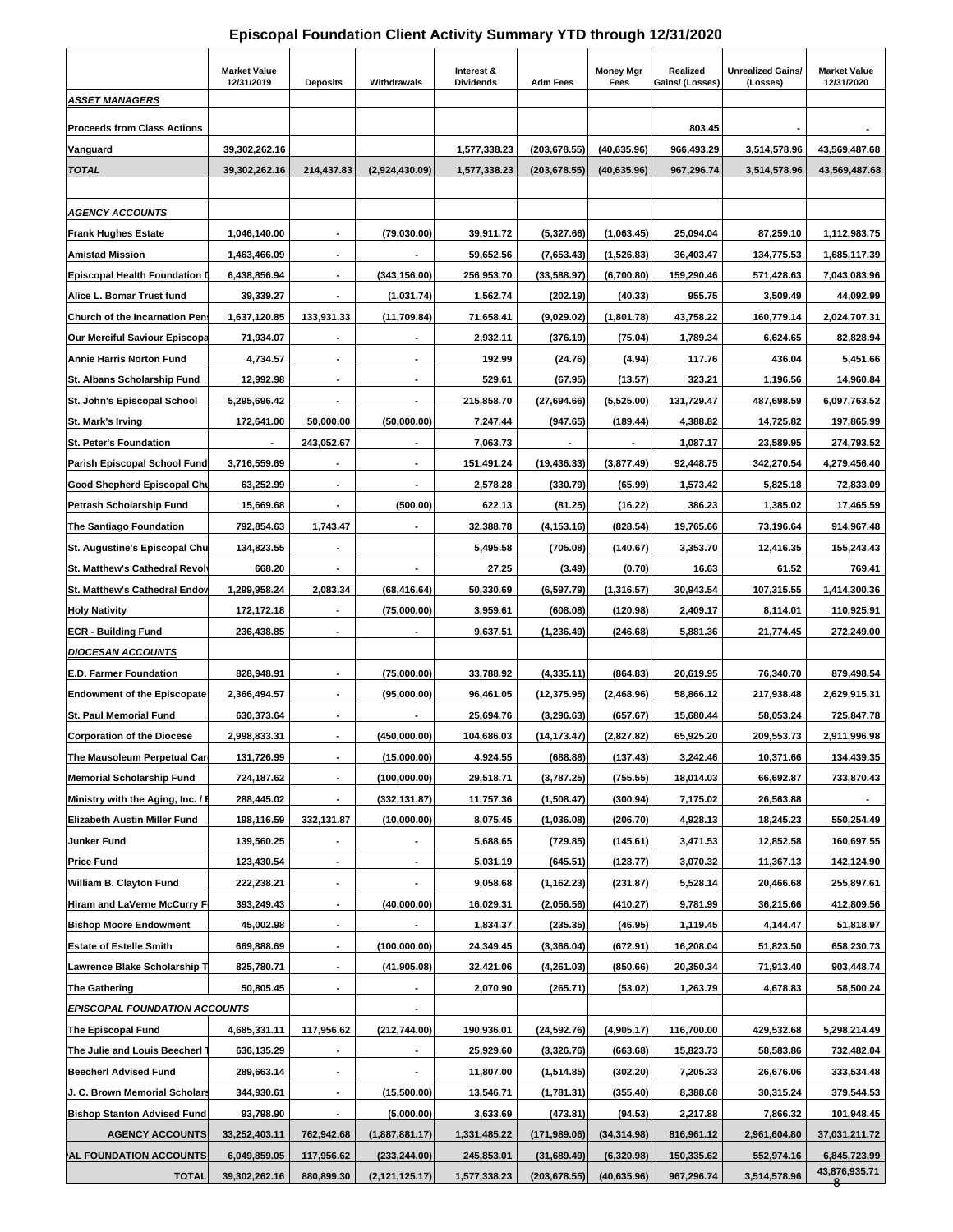#### Episcopal Foundation of Dallas 2021 Grant Calculation (rev)

|                                | <b>Fair Market Value</b>        |                                |  |  |  |
|--------------------------------|---------------------------------|--------------------------------|--|--|--|
|                                | <b>Episcopal</b><br><b>Fund</b> | <b>Trustees</b><br><b>Fund</b> |  |  |  |
| <b>December 31, 2016</b>       | 4,032,695                       | 392,663                        |  |  |  |
| December 31, 2017              | 4,583,242                       | 567,848                        |  |  |  |
| December 31, 2018              | 4,179,484                       | 520,979                        |  |  |  |
| December 31, 2019              | 4,685,331                       | 636,135                        |  |  |  |
| December 31, 2020              | 5,298,214                       | 732,482                        |  |  |  |
| <b>Total FMV 5 Year Period</b> | 22,778,966                      | 2,850,107                      |  |  |  |

# **5-Year Average of Fair Market Value of Unrestricted Funds**

| <b>FMV 5 Yr Total Divided by 5</b> | 4,555,793 | 570.021 |
|------------------------------------|-----------|---------|
| At $4.5\%$ :                       | 205,011   | 25,651  |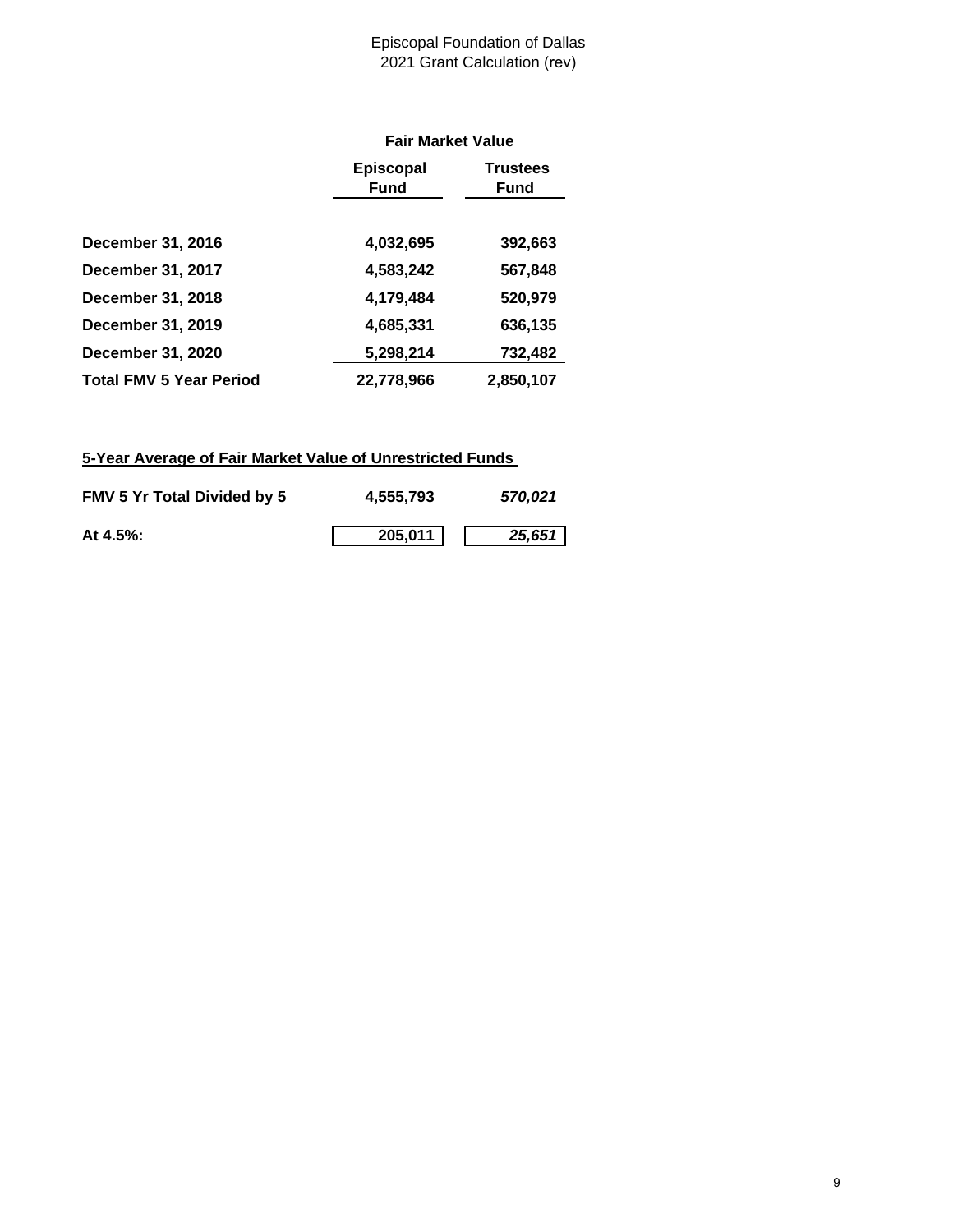# **Episcopal Health Foundation of Dallas**

**Statement of Net Assets**

|                                             |     | As of           |     | As of      |
|---------------------------------------------|-----|-----------------|-----|------------|
|                                             |     | 12/31/2020      |     | 12/31/2019 |
| <b>Assets</b>                               |     |                 |     |            |
| <b>North Dallas Bank - checking account</b> |     | \$<br>17,729.42 | -\$ | 11,279     |
| Vanguard - money market                     | (1) | 312,560.73      |     | 312,383    |
| <b>Prepaid excise tax</b>                   | (2) | 2,390.00        |     | 6,200      |
| <b>Prepaid D&amp;O insurance</b>            |     | 651.50          |     | 651        |
| <b>Other</b>                                |     | 94.80           |     | 95         |
| Investments at market value                 |     | 7,043,083.96    |     | 6,438,857  |
| <b>Total assets</b>                         |     | \$<br>7,376,510 | \$  | 6,769,464  |
| <b>Liabilities and Net Assets</b>           |     |                 |     |            |
| <b>Liabilities</b>                          |     |                 |     |            |
| <b>Accounts payable</b>                     | (3) | 19,434.57       | \$  | 9,417      |
| <b>Estimated excise tax liability</b>       |     | 7,027.21        |     | 6,422      |
| <b>Total liabilities</b>                    |     | 26,462          |     | 15,839     |
| <b>Net Assets</b>                           |     |                 |     |            |
| <b>Total unrestricted net assets</b>        |     | 7,350,049       |     | 6,753,625  |
|                                             |     |                 |     |            |
| <b>Total liabilities and net assets</b>     |     | \$<br>7,376,510 | \$  | 6,769,464  |
|                                             |     |                 |     |            |

#### **Notes**

**(1) The Vanguard money market account was opened on 3/31/2019. Funds in the account represent the dollars needed to fund the 2021 grant program.**

**(2) Excise tax had a carryforward for the past two years. Per discussion with BKD we paid in less this year to offset the carryforward**

**(3) Accounts payable of \$19,434.57 represents the remainder of grant money not paid out at year end.**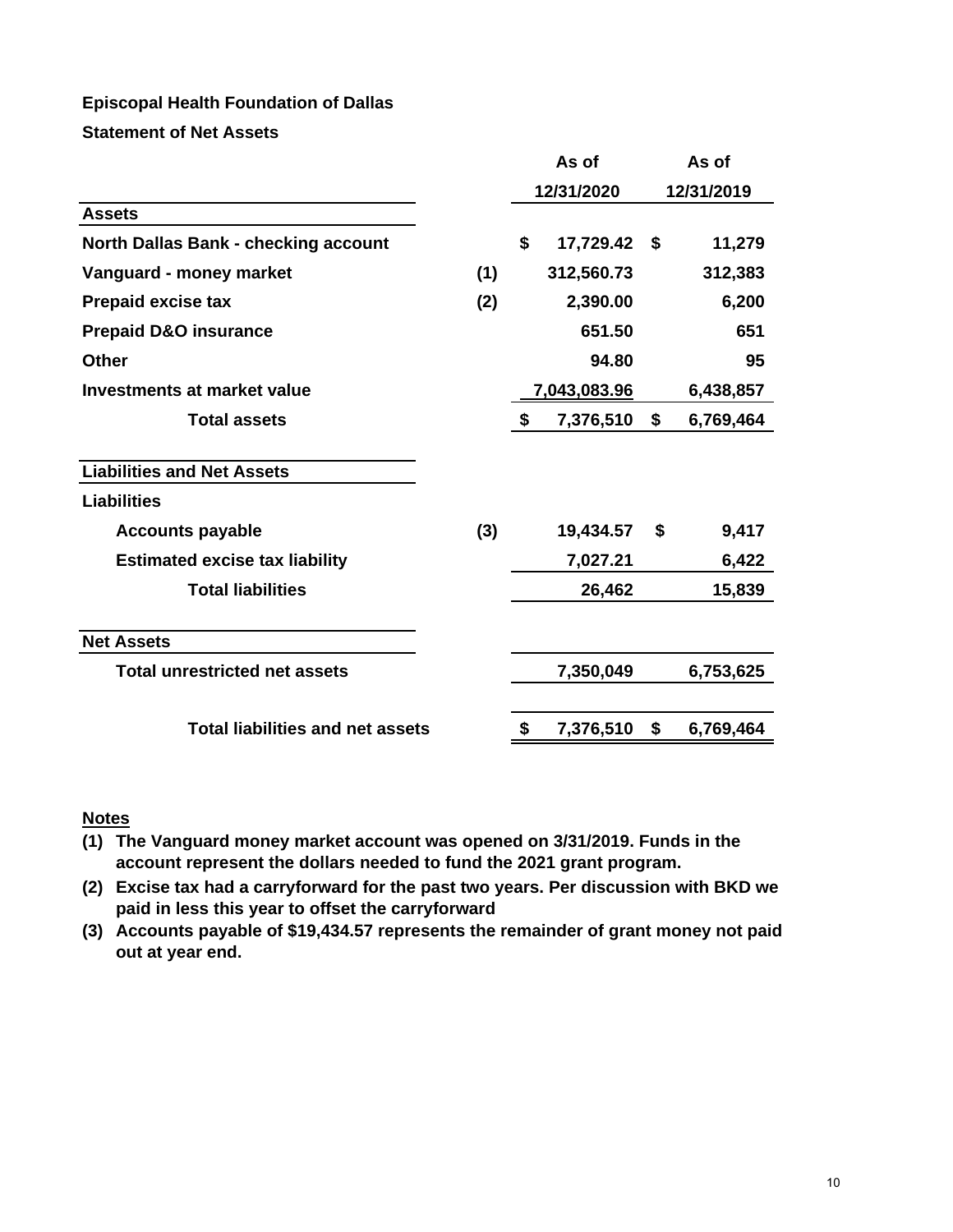# **Episcopal Health Foundation of Dallas Statement of Activities**

|                                        | Year                |    | Year         |  |
|----------------------------------------|---------------------|----|--------------|--|
|                                        | <b>Ended</b>        |    | <b>Ended</b> |  |
|                                        | 12/31/2020          |    | 12/31/2019   |  |
| <b>Investment income and expense</b>   |                     |    |              |  |
| <b>Interest and dividends</b>          | \$<br>258,319.90 \$ |    | 250,613      |  |
| Realized gains on sales on securities  | 159,290.46          |    | 89,750       |  |
| <b>Unrealized gains on investments</b> | 571,428.63          |    | 944,139      |  |
| <b>Investment management fees</b>      | (40, 289.77)        |    | (40, 163)    |  |
| Net investment income                  | 948,749             |    | 1,244,339    |  |
| <b>Grants and operating expenses</b>   |                     |    |              |  |
| <b>Foundation grants</b>               | \$<br>332,000.00    | \$ | 312,030      |  |
| <b>Contract services</b>               | 10,000.00           |    | 9,362        |  |
| <b>Excise tax expense</b>              | 4,415.19            |    | 6,007        |  |
| <b>Accounting fees</b>                 | 2,678.00            |    | 2,600        |  |
| <b>Insurance - D&amp;O</b>             | 2,601.00            |    | 2,567        |  |
| <b>Computer &amp; website</b>          | 349.25              |    | 349          |  |
| <b>Meetings</b>                        |                     |    | 121          |  |
| <b>Misc</b>                            | 282.23              |    | 129          |  |
| <b>Total grants and expenses</b>       | 352,326             |    | 333,165      |  |
| Increase (decrease) in net assets      | 596,424             |    | 911,174      |  |
| Net assets at beginning of period      | 6,753,625           |    | 5,842,451    |  |
| Net assets at end of period            | \$<br>7,350,049     | \$ | 6,753,625    |  |
|                                        |                     |    |              |  |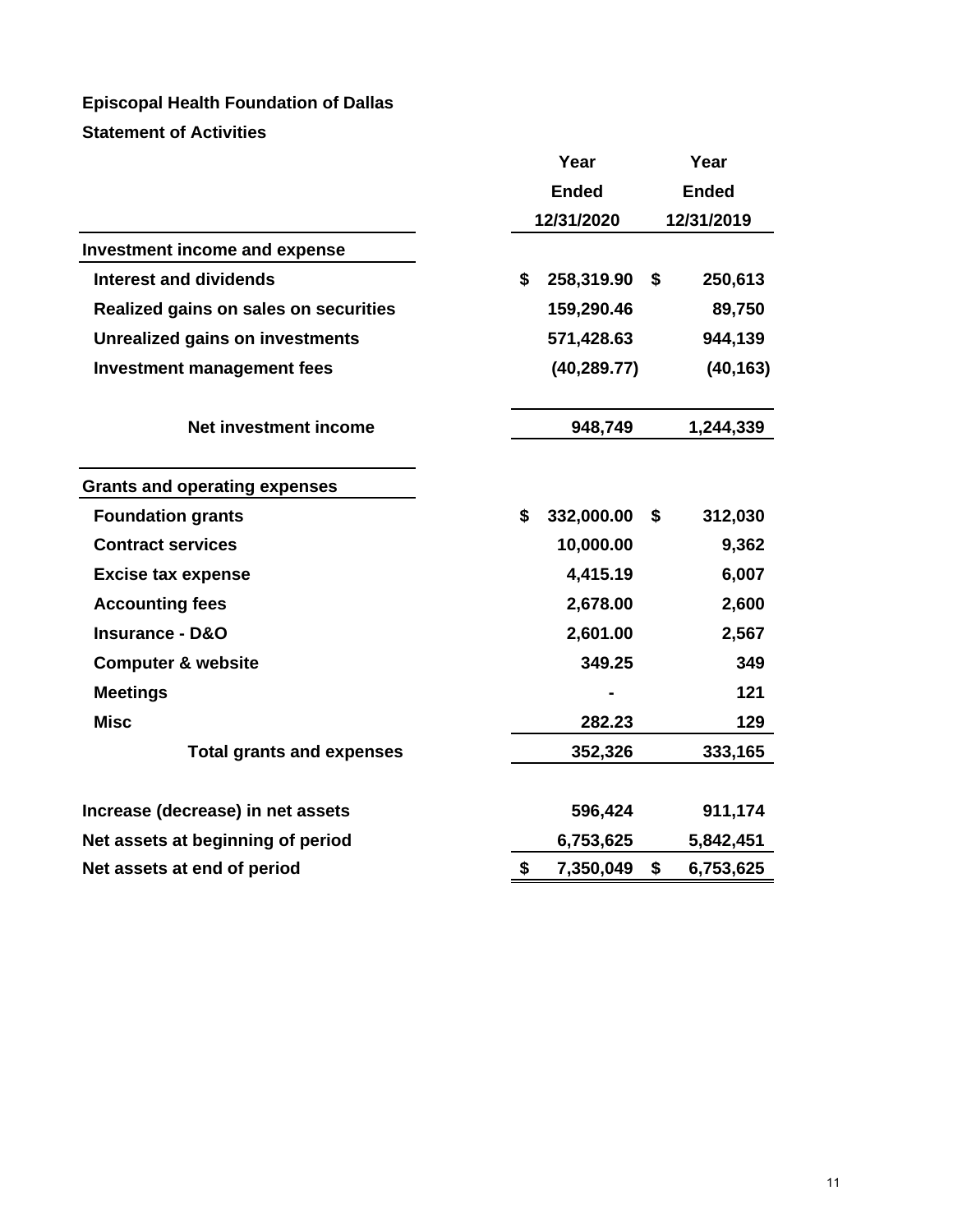# **Committee Work Plans for 2021 DRAFT (2/1/21)**

# **I. Executive Committee**

a. Oversee the creation and implementation of a Foundation strategic plan

### **II. Audit and Administration Committee**

- a. Ensure evaluation of Executive Director.
- b. Oversee execution of audit and preparation of 990's.
- c. Assist in the creation and implementation of the Foundation strategic plan.
- d. Review and approve insurance coverages for the year during 1Q.

### **III. Development and Marketing Committee**

- a. Contribute ideas for quarterly newsletter.
- b. Set growth expectation/goal and strategy for the Episcopal Fund.
- c. Create a marketing and execution plan for Donor Advised Funds.
- d. Assist Grant committee in developing a brand vision for EHFD.
- e. Assist in the creation and implementation of the Foundation strategic plan.

### **IV. Grants Committee**

- a. Refine site visit questions/grid used for both Foundations
- b. Consider revising the EHFD Grant Policy with the Mind, Body and Spirit verbiage.
- c. Consider setting aside funds for startups in critical areas of need for a special "impact grant".
- d. Consider developing a brand vision for EHFD.
- e. Review and Revise Strategic grantmaking plan.
- f. Assist in the creation and implementation of the Foundation strategic plan.

### **V. Investment and Finance Committee**

- a. Review and modify the investment partner visitation plan
- b. Assist in the creation and implementation of the Foundation strategic plan.

# **VI. Governance and Nominating Committee**

- a. Evaluate and create a process to identify weaknesses, strengthen board performance and reflect on accomplishments.
- b. Analyze positions and board talents to make recommendations for succession planning of Executive Committee and committee chair positions for the next 2-4 years.
- c. Formally review and revise implementation of onboarding procedures for new board members.
- d. Assist in the creation and implementation of the Foundation strategic plan.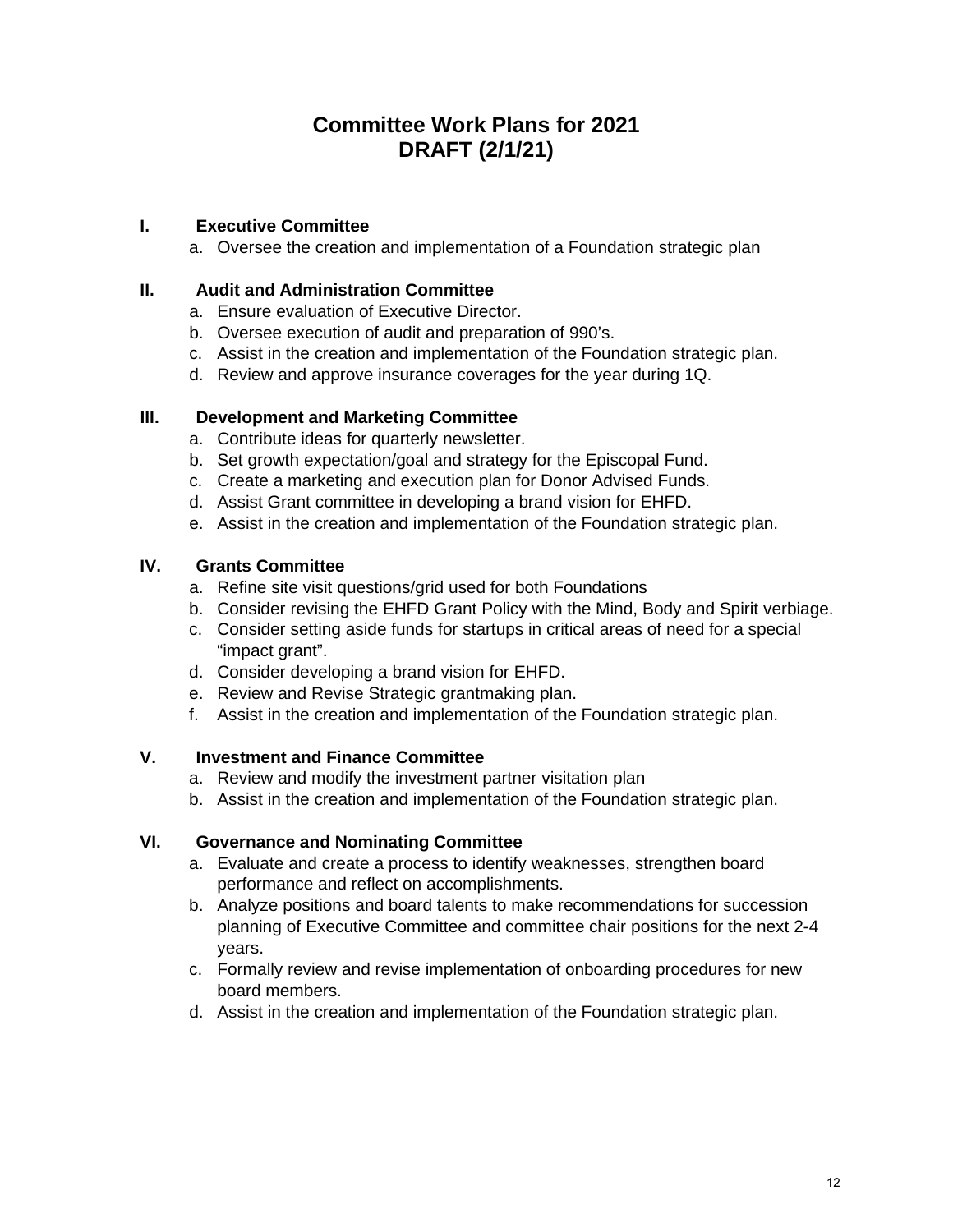| 2021                                   |                                                           | <b>Timeline</b> | <b>Actual</b> | <b>Notes</b>                                                                                         | <b>Next Steps</b>                                                             |
|----------------------------------------|-----------------------------------------------------------|-----------------|---------------|------------------------------------------------------------------------------------------------------|-------------------------------------------------------------------------------|
| <b>Potential Partners</b>              |                                                           |                 |               |                                                                                                      |                                                                               |
| St. Stephen's,                         | Grant Request - have ~\$1M in                             |                 |               |                                                                                                      |                                                                               |
| Sherman                                | funds                                                     |                 |               |                                                                                                      |                                                                               |
| St. Luke's Dallas                      | Grant Request - have $\sim$ \$1M<br>in funds              |                 |               |                                                                                                      |                                                                               |
| Apostles, Coppell                      | Met with rector in 1/2020                                 |                 |               |                                                                                                      |                                                                               |
| <b>Christ Church</b>                   | <b>Current Endowment managed</b>                          |                 |               |                                                                                                      |                                                                               |
|                                        | by another firm                                           |                 |               |                                                                                                      |                                                                               |
| <b>Current Partners</b>                |                                                           |                 |               |                                                                                                      |                                                                               |
| <b>EDOD Corporation</b>                |                                                           |                 |               |                                                                                                      |                                                                               |
|                                        |                                                           |                 |               |                                                                                                      |                                                                               |
|                                        |                                                           |                 |               |                                                                                                      |                                                                               |
|                                        |                                                           |                 |               |                                                                                                      |                                                                               |
|                                        |                                                           |                 |               |                                                                                                      |                                                                               |
| 2020                                   |                                                           | <b>Timeline</b> | <b>Actual</b> | <b>Notes</b>                                                                                         | <b>Next steps</b>                                                             |
| <b>Potential Partners</b>              |                                                           |                 |               |                                                                                                      |                                                                               |
| St. Peter's                            |                                                           |                 | 5/26/20       | <b>Presentation on</b><br>5/26. Transferred                                                          |                                                                               |
|                                        |                                                           |                 |               | funds 7/1/20                                                                                         |                                                                               |
| <b>Good Shepherd</b>                   | The contacted us - managed                                |                 |               | <b>Asked for</b>                                                                                     | Followed up, committee                                                        |
| Church                                 | in house                                                  |                 |               | information                                                                                          | meeting, will let us know                                                     |
| St. Thomas                             | They contacted $us - use ECF$                             |                 |               | <b>Asked for</b><br>information                                                                      | Followed up a few times,<br>no response                                       |
| St. Stephen's,                         |                                                           |                 |               | <b>Sent Email Aug</b>                                                                                |                                                                               |
| Sherman                                |                                                           |                 |               | 2019                                                                                                 |                                                                               |
| St. Luke's Dallas                      |                                                           |                 |               | <b>Sent Email Aug</b><br>2019                                                                        |                                                                               |
| <b>Ascension - Dallas</b>              |                                                           |                 |               | Not enough funds                                                                                     |                                                                               |
| <b>Transfiguration</b>                 | <b>Current Endowment managed by</b><br>another firm       |                 | 6/25/20       | <b>Sent Email Jan 2020</b><br>Met with<br><b>Committee on</b><br>6/25/20, chose a<br>different firm. | <b>Talking with Endowment</b><br>chair about RFP                              |
| <b>Christ Episcopal</b>                | <b>Current Endowment managed by</b>                       |                 |               |                                                                                                      |                                                                               |
| Church                                 | another firm                                              |                 |               |                                                                                                      |                                                                               |
| <b>Apostle's Coppell</b>               | Large donor wants to set up<br>endowment                  |                 |               | <b>Pat and Pam met</b><br>with donor 1/30/20                                                         | <b>Forwarded documents</b><br><b>Stay in contact with Rector</b><br>and donor |
| <b>Current Partners</b>                |                                                           |                 |               |                                                                                                      |                                                                               |
| St. Matthew's                          | Last Visit May 2018                                       |                 |               |                                                                                                      |                                                                               |
| Cathedral                              |                                                           |                 |               |                                                                                                      |                                                                               |
| <b>Parish Episcopal</b>                | Last Visit Oct 2019                                       |                 |               |                                                                                                      |                                                                               |
| <b>Incarnation Pension</b>             |                                                           |                 |               |                                                                                                      |                                                                               |
| <b>EDOD Corporation</b>                | Last Visit May 2018                                       |                 |               |                                                                                                      |                                                                               |
| 2019                                   |                                                           | <b>Timeline</b> | <b>Actual</b> | <b>Notes</b>                                                                                         |                                                                               |
| <b>Potential Partners</b>              |                                                           |                 |               |                                                                                                      |                                                                               |
| <b>Christ Episcopal</b>                | <b>Current Endowment managed by</b>                       |                 |               |                                                                                                      |                                                                               |
| Church                                 | another company                                           |                 |               |                                                                                                      |                                                                               |
| <b>Good Shepherd,</b><br><b>Dallas</b> | Called in 2018 and asked<br>questions about services/fees | <b>NA</b>       | <b>NA</b>     | <b>Talked with CFO.</b><br><b>Not currently</b><br>interested                                        |                                                                               |
| <b>SMAA</b>                            | Spoke with Rector and<br>Endowment Chair in April 2018.   | <b>NA</b>       | <b>NA</b>     | <b>Requested RFP Jan</b><br>2019                                                                     | <b>RFP sent</b>                                                               |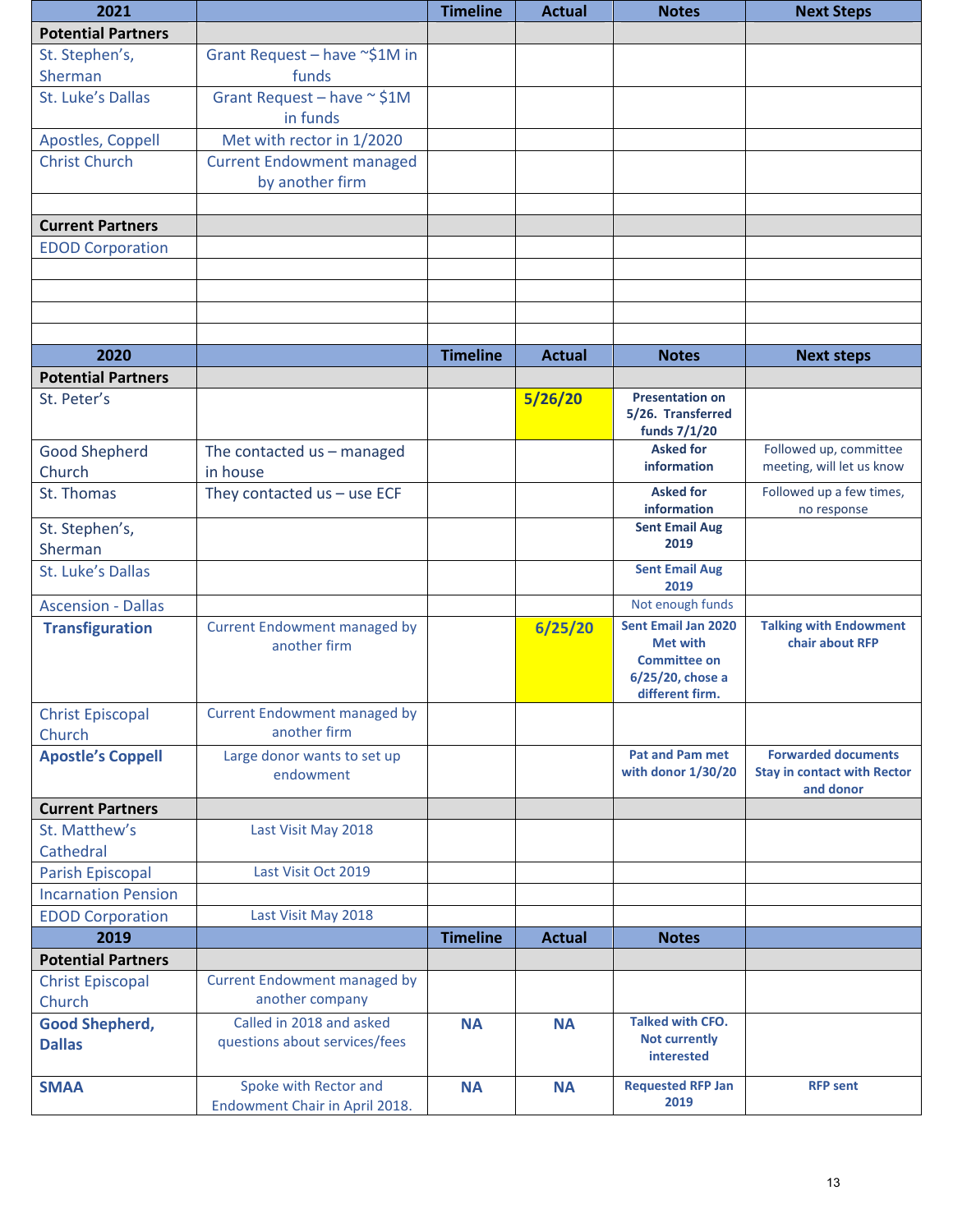|                            | <b>Attend Planned Giving</b>           |                 |                 |                                       |                         |
|----------------------------|----------------------------------------|-----------------|-----------------|---------------------------------------|-------------------------|
| Epiphany                   | Seminar/Met with chair                 |                 |                 |                                       |                         |
|                            | separately                             |                 |                 |                                       |                         |
| <b>St. Andrews,</b>        | Meet with Rector and Dan Wilson        |                 | April 2,        | No funds currently                    |                         |
| <b>McKinney</b>            |                                        |                 | 2019            |                                       |                         |
|                            |                                        |                 |                 |                                       |                         |
| St. Paul's                 | <b>Starting an Endowment -met</b>      |                 | <b>June 16,</b> |                                       |                         |
| <b>Waxahachie</b>          | with interested congregants            |                 | 2019            |                                       |                         |
| <b>Curate Meeting</b>      | <b>Met with 4 curates</b>              |                 | <b>June 27,</b> |                                       |                         |
|                            |                                        |                 | 2019            |                                       |                         |
| Transfiguration            |                                        |                 |                 |                                       |                         |
| St. Philips - Frisco       |                                        |                 |                 |                                       |                         |
| <b>St. James' Day</b>      | <b>Met via phone with Board</b>        |                 | <b>Oct</b>      |                                       |                         |
| <b>School</b>              | <b>Chair and Rector</b>                |                 | 22,2019         |                                       |                         |
| <b>Current Partners</b>    |                                        |                 |                 |                                       |                         |
| St. John's Ep. School      | Met with Endowment Board               |                 | <b>Nov</b>      |                                       | Follow up in 1 year     |
|                            |                                        |                 | 13,2019         |                                       |                         |
| <b>Parish Episcopal</b>    | Met with Endowment Board               |                 | <b>Oct 18,</b>  |                                       | Meet more often         |
|                            |                                        |                 | 2019            |                                       |                         |
| St. Luke's Denison         |                                        |                 |                 | Letter sent                           |                         |
| <b>Santiago Foundation</b> |                                        |                 |                 | 10/23/18                              |                         |
| <b>Good Shepherd -</b>     |                                        |                 |                 |                                       |                         |
| <b>Terrell</b>             |                                        |                 |                 |                                       |                         |
| <b>EDOD Corporation</b>    | Last visit May 2018                    |                 |                 |                                       |                         |
| <b>Amistad Mission</b>     | <b>Talked with ED at Convention</b>    |                 | <b>Nov 2,</b>   | Letter sent                           |                         |
|                            |                                        |                 | 2019            | 10/23/18                              |                         |
| <b>St. Matthews</b>        | Last visit Feb 2018                    |                 |                 |                                       |                         |
| Cathedral                  |                                        |                 |                 |                                       |                         |
| <b>St. Augustine's</b>     | Met with Vestry                        |                 | <b>May</b>      |                                       | Will deposit more funds |
|                            |                                        |                 | 19,2019         |                                       | with EFD                |
| <b>EDOD Executive</b>      | Met at Diocese office $-2$             |                 | April 9,        |                                       |                         |
| <b>Council/EDOD</b>        | presentations                          |                 | 2019            |                                       |                         |
| <b>Finance Committee</b>   |                                        |                 |                 |                                       |                         |
| 2018                       |                                        | <b>Timeline</b> | <b>Actual</b>   | <b>Notes</b>                          |                         |
| <b>Potential Partners</b>  |                                        |                 |                 |                                       |                         |
| <b>Holy Trinity by the</b> | Have \$5M endowment/looking to         | October         | <b>Oct 30,</b>  | Will change                           |                         |
| Lake                       | move money in 2019                     | 10              | 2018            | advisors in mid-<br>2019              |                         |
| St. Andrews,               | <b>Attended Planned Giving Seminar</b> | Fall            | April 2,        |                                       |                         |
| <b>McKinney</b>            |                                        |                 | 2019            |                                       |                         |
| St. Peters, McKinney       | <b>Attended Planned Giving Seminar</b> | Fall            |                 |                                       |                         |
|                            |                                        |                 |                 |                                       |                         |
| <b>Current Partners</b>    |                                        |                 |                 |                                       |                         |
| <b>St. Augustine's</b>     | New Vicars/Have some money             |                 | May 19,         | <b>Letter sent</b><br>10/18/Pushed to |                         |
|                            | elsewhere                              |                 | 2019            | 2019                                  |                         |
| <b>Parish Episcopal</b>    | Last visit 2015                        | Tentatively     |                 | Letter Sent 10/18,                    |                         |
| <b>School</b>              |                                        | set for         |                 | <b>Called-Pushed to</b>               |                         |
|                            |                                        |                 |                 | October 2019                          |                         |